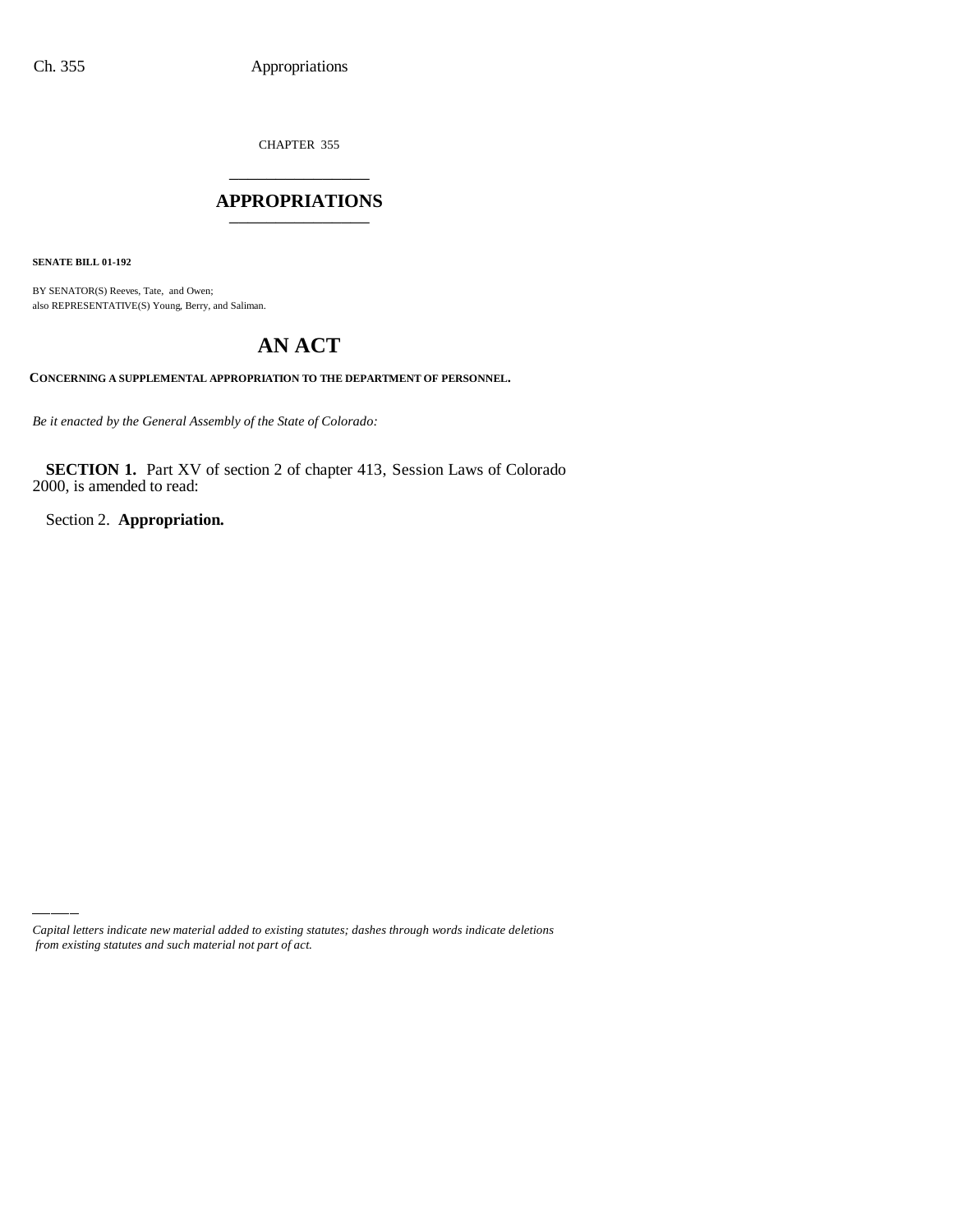|                                                     |                   |              | <b>APPROPRIATION FROM</b> |                |                |                  |                |  |
|-----------------------------------------------------|-------------------|--------------|---------------------------|----------------|----------------|------------------|----------------|--|
|                                                     |                   |              |                           | <b>GENERAL</b> |                | <b>CASH</b>      |                |  |
|                                                     | <b>ITEM &amp;</b> |              | <b>GENERAL</b>            | <b>FUND</b>    | <b>CASH</b>    | <b>FUNDS</b>     | <b>FEDERAL</b> |  |
|                                                     | <b>SUBTOTAL</b>   | <b>TOTAL</b> | <b>FUND</b>               | <b>EXEMPT</b>  | <b>FUNDS</b>   | <b>EXEMPT</b>    | <b>FUNDS</b>   |  |
|                                                     | \$                | \$           | \$                        | \$             | \$             | \$               | \$             |  |
|                                                     |                   |              | <b>PART XV</b>            |                |                |                  |                |  |
|                                                     |                   |              | DEPARTMENT OF PERSONNEL   |                |                |                  |                |  |
| (1) EXECUTIVE DIRECTOR'S OFFICE <sup>180, 181</sup> |                   |              |                           |                |                |                  |                |  |
| <b>Personal Services</b>                            | 1,186,223         |              |                           |                |                | $1,186,223(T)^a$ |                |  |
|                                                     | $(18.0$ FTE)      |              |                           |                |                |                  |                |  |
| Health, Life, and Dental                            | 1,049,272         |              | 434,726                   |                | $5,333(T)^{b}$ | $609,213(T)^a$   |                |  |
| Short-term Disability                               | 14,350            |              | 4,415                     |                | $537(T)^{b}$   | $9.398(T)^{a}$   |                |  |
| Salary Survey and Senior                            |                   |              |                           |                |                |                  |                |  |
| <b>Executive Service</b>                            | 1,164,630         |              | 536,690                   |                | $4,623(T)^{b}$ | $623,317(T)^a$   |                |  |
| Anniversary Increases                               | 281,064           |              | 124,082                   |                | $221(T)^{b}$   | $156,761(T)^a$   |                |  |
| Shift Differential                                  | 140,258           |              |                           |                |                | $140,258(T)^{a}$ |                |  |
| Workers' Compensation                               | 482,987           |              | 142,100                   |                | $2,292(T)^{b}$ | $338,595(T)^{a}$ |                |  |
| <b>Operating Expenses</b>                           | 87,974            |              |                           |                |                | $87,974(T)^a$    |                |  |
|                                                     | 198,433           |              | 110,459                   |                |                |                  |                |  |
| Legal Services for 3,432                            |                   |              |                           |                |                |                  |                |  |
| hours                                               | 191,540           |              | 133,367                   |                | $3,153(T)^{b}$ | $55,020(T)^a$    |                |  |
| Purchase of Services from                           |                   |              |                           |                |                |                  |                |  |
| <b>Computer Center</b>                              | 380,872           |              | 275,198                   |                |                | $105,674(T)^a$   |                |  |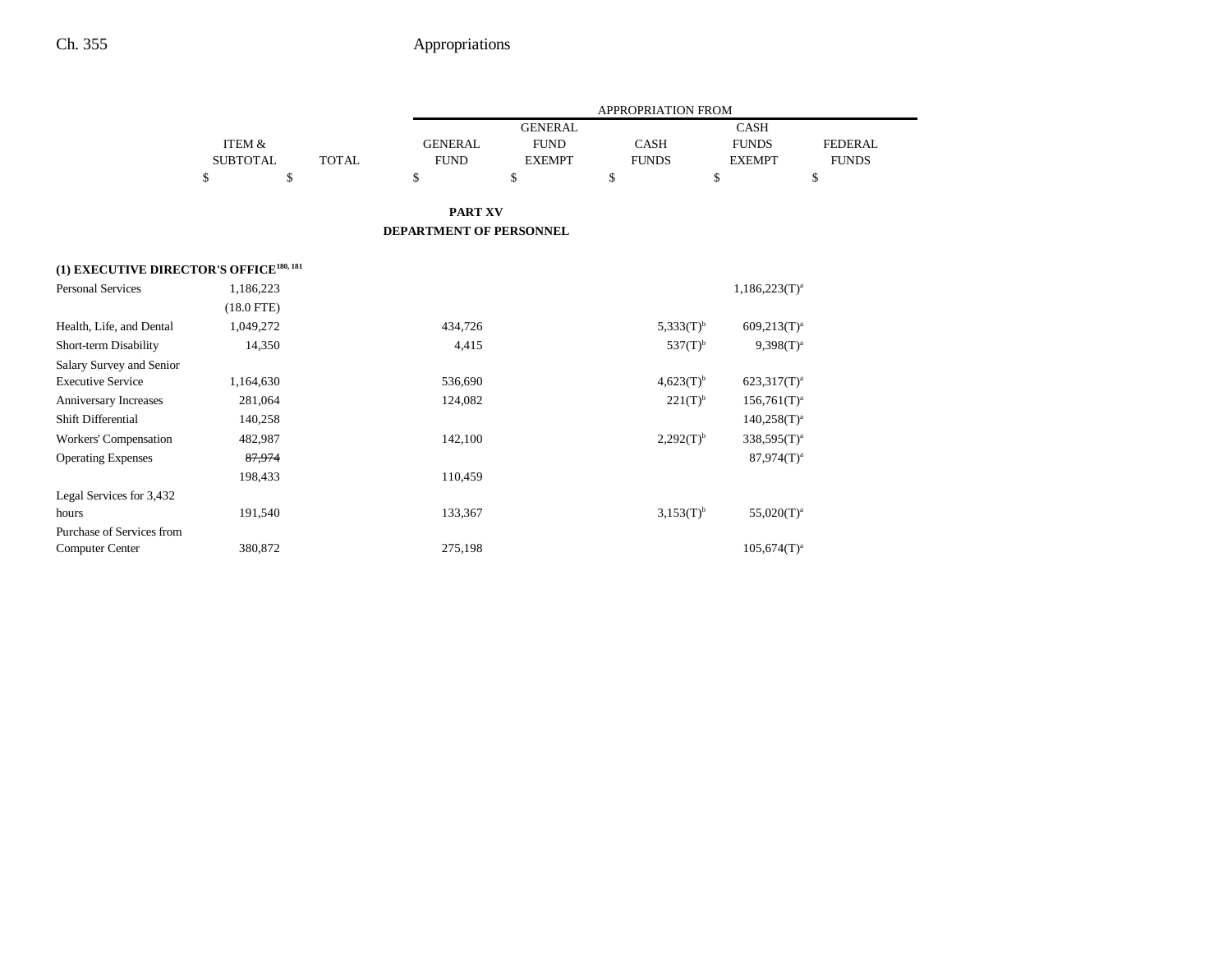| Payment to Risk               |           |                      |         |              |                         |
|-------------------------------|-----------|----------------------|---------|--------------|-------------------------|
| Management and Property       |           |                      |         |              |                         |
| Funds                         | 195,671   |                      | 57,569  | $929(T)^{b}$ | $137,173(T)^{a}$        |
| <b>Vehicle Lease Payments</b> | 131,249   |                      | 97,288  |              | $33,961(T)^a$           |
| <b>Leased Space</b>           | 721,078   |                      | 180,101 |              | 540,977(T) <sup>a</sup> |
|                               | 817,592   |                      | 276,615 |              |                         |
| Capitol Complex Leased        |           |                      |         |              |                         |
| Space                         | 1,043,452 |                      | 474,962 | 138,079°     | $430,411(T)^a$          |
|                               | 1,017,479 |                      | 448,989 |              |                         |
| <b>Information Technology</b> |           |                      |         |              |                         |
| <b>Asset Maintenance</b>      | 340,500   |                      | 153,350 |              | $187,150(T)^{a}$        |
| <b>Test Facility Lease</b>    | 100,477   |                      | 100,477 |              |                         |
| <b>Employment Security</b>    |           |                      |         |              |                         |
| <b>Contract Payment</b>       | 17,400    |                      | 10,889  |              | $6,511(T)^d$            |
| <b>Employees Emeritus</b>     |           |                      |         |              |                         |
| Retirement                    | 14,000    |                      | 14,000  |              |                         |
|                               |           | <del>7,542,997</del> |         |              |                         |
|                               |           | 7,723,997            |         |              |                         |

a Of these amounts, \$1,286,168 shall be from indirect cost recoveries from other divisions throughout the Department and \$3,355,937 shall be from user fees from other state agencies.

 $^{\rm b}$  These amounts shall be from the Deferred Compensation Fund.

c Of this amount, \$131,331 shall be from the Capitol Parking Fund and \$6,748(T) shall be from the Deferred Compensation Administration Fund.

<sup>d</sup> Of this amount, \$2,291 shall be from the Department of Human Services, \$1,228 shall be from the Department of Natural Resources, \$922 shall be from the Department of Personnel, \$744 shall be from the Department of Law, \$597 shall be from the Department of Agriculture, \$368 shall be from the Department of Public Health and Environment, \$101 shall be from the Department of Regulatory Agencies, \$88 shall be from the Department of Revenue, \$65 from the Department of Local Affairs, \$62 shall be from the Department of Corrections, \$32 shall be from the Department of Public Safety, and \$13 shall be from the Department of State.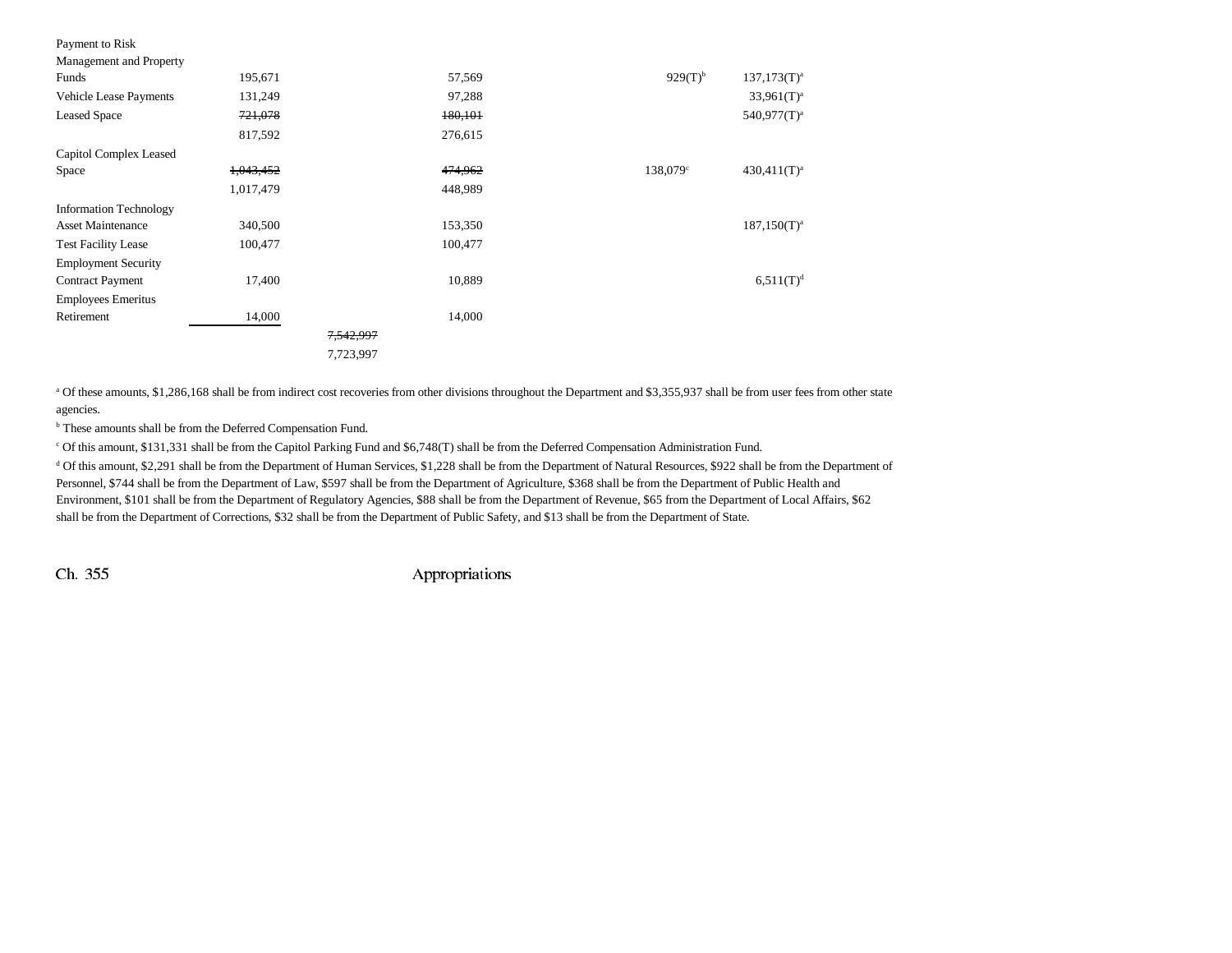$\overline{\phantom{0}}$ 

|                                                       |                           |              |                               |                                                | <b>APPROPRIATION FROM</b>   |                                              |                                |
|-------------------------------------------------------|---------------------------|--------------|-------------------------------|------------------------------------------------|-----------------------------|----------------------------------------------|--------------------------------|
|                                                       | ITEM &<br><b>SUBTOTAL</b> | <b>TOTAL</b> | <b>GENERAL</b><br><b>FUND</b> | <b>GENERAL</b><br><b>FUND</b><br><b>EXEMPT</b> | <b>CASH</b><br><b>FUNDS</b> | <b>CASH</b><br><b>FUNDS</b><br><b>EXEMPT</b> | <b>FEDERAL</b><br><b>FUNDS</b> |
|                                                       | \$                        | \$           | \$                            | \$                                             | \$                          | \$                                           | \$                             |
|                                                       |                           |              |                               |                                                |                             |                                              |                                |
| (2) HUMAN RESOURCE SERVICES <sup>30, 31,</sup><br>182 |                           |              |                               |                                                |                             |                                              |                                |
| (A) Human Resource Services                           |                           |              |                               |                                                |                             |                                              |                                |
| (1) State Agency Services                             |                           |              |                               |                                                |                             |                                              |                                |
| <b>Personal Services</b>                              | 2,598,958                 |              | 1,147,853                     |                                                |                             | $1,451,105(T)^{a}$                           |                                |
|                                                       | $(48.0$ FTE)              |              |                               |                                                |                             |                                              |                                |
| <b>Operating Expenses</b>                             | 164,348                   |              | 164,348                       |                                                |                             |                                              |                                |
| Performance-based Pay                                 |                           |              |                               |                                                |                             |                                              |                                |
| Plan Implementation <sup>183</sup>                    | 56,450                    |              | 56,450                        |                                                |                             |                                              |                                |
|                                                       |                           |              | $(1.0$ FTE)                   |                                                |                             |                                              |                                |
|                                                       | 2,819,756                 |              |                               |                                                |                             |                                              |                                |

<sup>a</sup> This amount shall be from indirect cost recoveries from other divisions within the department.

| (2) Training Services           |         |                  |                           |
|---------------------------------|---------|------------------|---------------------------|
| <b>Personal Services</b>        | 196.688 | $20,420^{\rm a}$ | $176,268(T)$ <sup>b</sup> |
|                                 |         |                  | $(3.5$ FTE)               |
| <b>Operating Expenses</b>       | 114.573 |                  | $114,573(T)$ <sup>b</sup> |
| <b>Indirect Cost Assessment</b> | 55,877  |                  | $55,877(T)^{b}$           |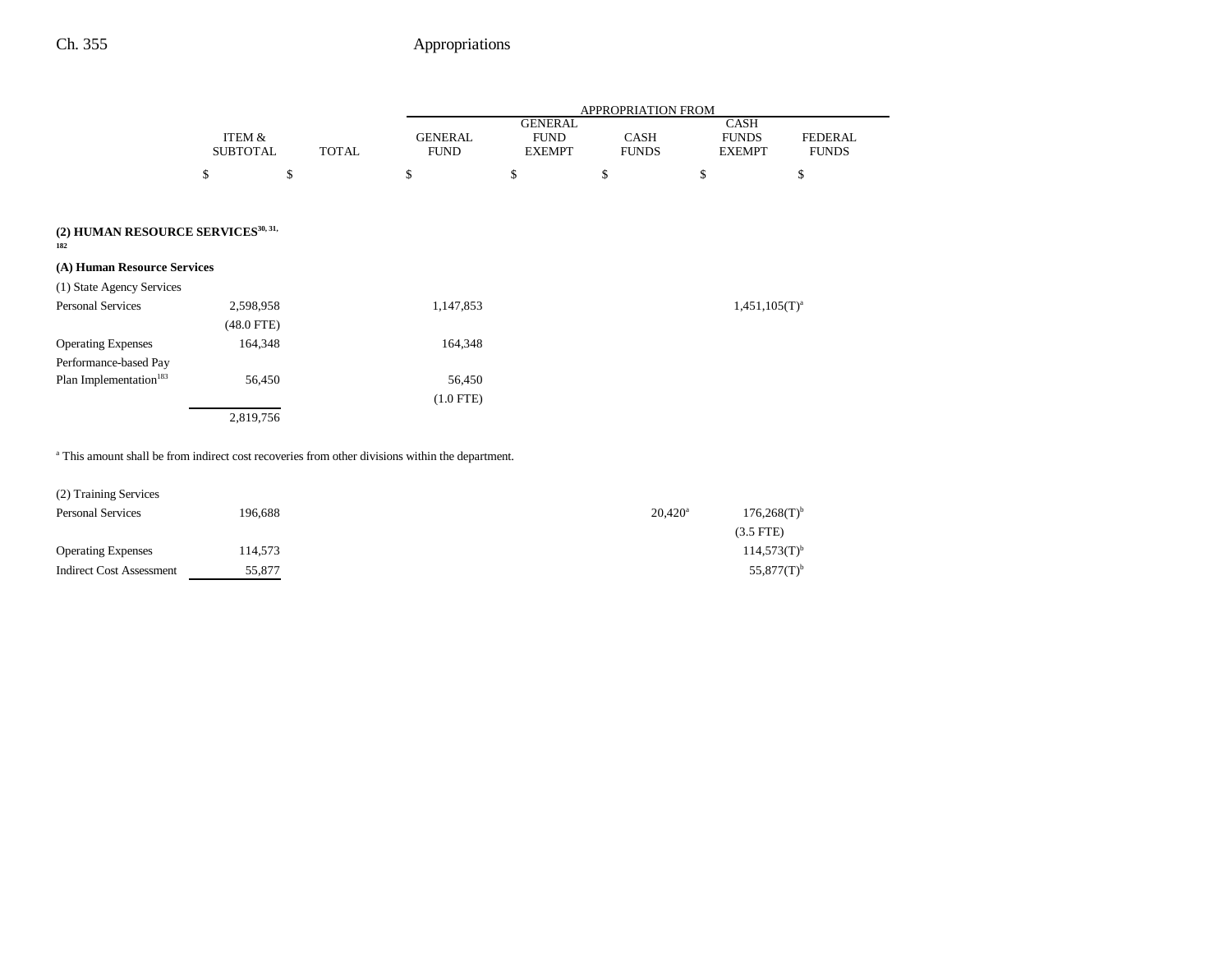#### 367,138

<sup>a</sup> This amount shall be from the sale of job reference manuals and training revenue from non-state agencies.

<sup>b</sup> These amounts shall be from training revenues from non-state agencies.

| (3) Colorado State Employee Assistance Program |         |                |
|------------------------------------------------|---------|----------------|
| <b>Personal Services</b>                       | 239.926 | $239.926(T)^a$ |
|                                                |         | $(4.5$ FTE)    |
| <b>Operating Expenses</b>                      | 37,233  | $37,233(T)^a$  |
| <b>Indirect Cost Assessment</b>                | 64,686  | $64,686(T)^a$  |
|                                                | 341,845 |                |

a These amounts shall be from the Colorado State Employee Assistance Program revenues from state agencies.

| (B) Employee Benefits Services  |              |                       |                          |
|---------------------------------|--------------|-----------------------|--------------------------|
| <b>Personal Services</b>        | 753,018      | $214.295^a$           | $538,723(T)^{b}$         |
|                                 | $(11.0$ FTE) |                       |                          |
| <b>Operating Expenses</b>       | 60,281       | $27,671$ <sup>a</sup> | $32,610(T)$ <sup>b</sup> |
| <b>Utilization Review</b>       | 40,000       |                       | $40,000(T)^{b}$          |
| Deferred Compensation           |              |                       |                          |
| Plans                           | 539,460      | 539,460 <sup>a</sup>  |                          |
| Defined Contribution Plans      | 6,226        | $6,226$ <sup>c</sup>  |                          |
| <b>Indirect Cost Assessment</b> | 50,466       | $14,189$ <sup>a</sup> | $36,277(T)$ <sup>b</sup> |
|                                 | 1,449,451    |                       |                          |

a These amounts shall be from the Deferred Compensation Fund.

**b** These amounts shall be from the Benefits Administration Fund, which is counted as cash funds exempt because the funds are generated from employee contributions.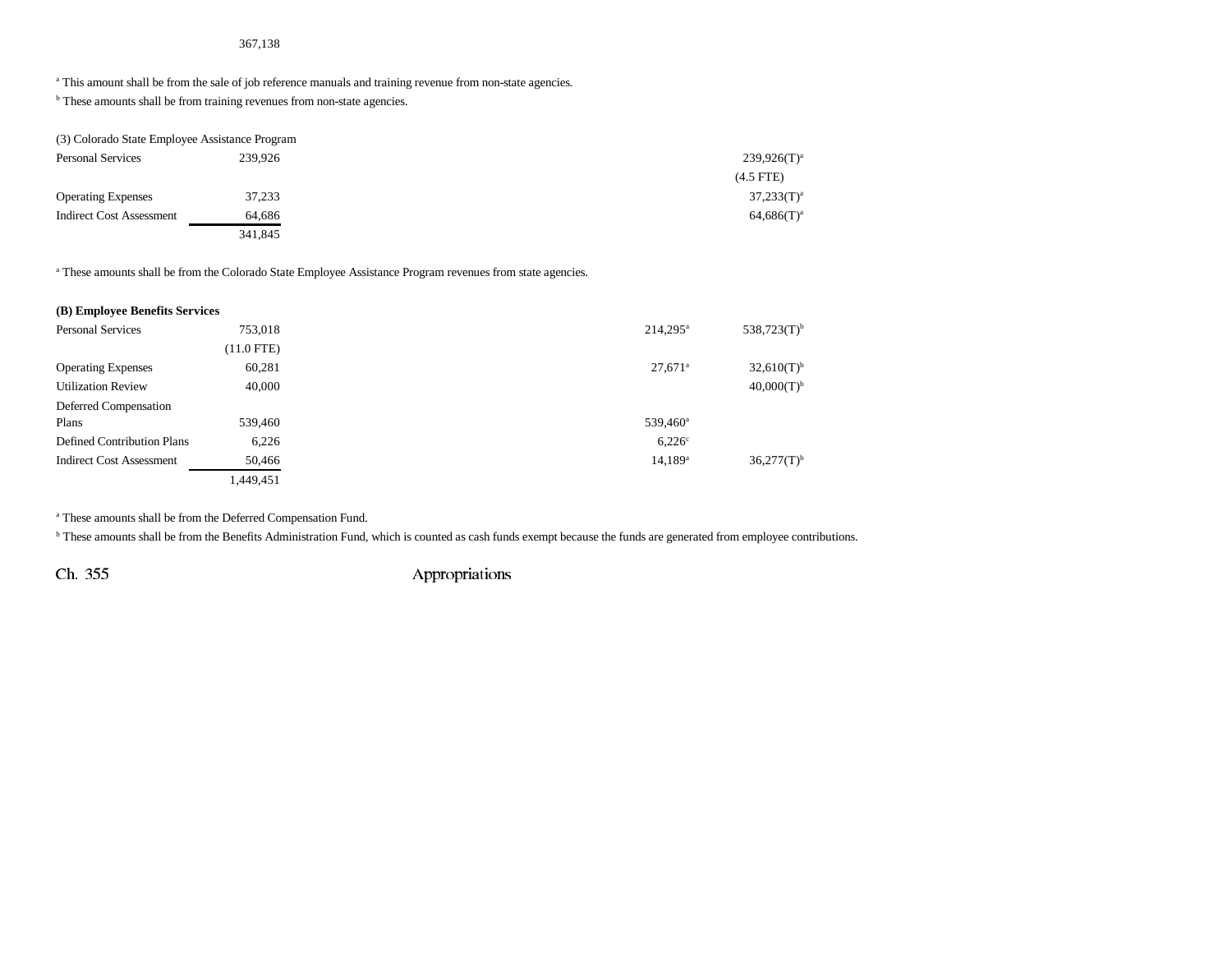|                 |       |                | <b>APPROPRIATION FROM</b> |              |               |                |  |
|-----------------|-------|----------------|---------------------------|--------------|---------------|----------------|--|
|                 |       |                | <b>GENERAL</b>            |              | <b>CASH</b>   |                |  |
| ITEM &          |       | <b>GENERAL</b> | <b>FUND</b>               | CASH         | <b>FUNDS</b>  | <b>FEDERAL</b> |  |
| <b>SUBTOTAL</b> | TOTAL | <b>FUND</b>    | <b>EXEMPT</b>             | <b>FUNDS</b> | <b>EXEMPT</b> | <b>FUNDS</b>   |  |
|                 |       |                |                           |              |               |                |  |

c This amount shall be from the Defined Contribution Fund.

| (C) Risk Management Services    |            |                          |                              |
|---------------------------------|------------|--------------------------|------------------------------|
| Personal Services               | 514,912    |                          | $514.912(T)^{a}$             |
|                                 |            |                          | $(9.0$ FTE)                  |
| <b>Operating Expenses</b>       | 57,596     |                          | $57,596(T)^a$                |
| <b>Audit Expense</b>            | 60,000     |                          | $60,000(T)^a$                |
| <b>Liability Premiums</b>       | 7,225,667  | 1,444,792 <sup>b</sup>   | 5,780,875°                   |
| <b>Property Premiums</b>        | 2,800,000  | 775,880 <sup>b</sup>     | 2,024,120(T) <sup>d</sup>    |
| Workers' Compensation           |            |                          |                              |
| Premiums                        | 28,669,942 | $4,232,997$ <sup>b</sup> | $24,436,945(T)$ <sup>e</sup> |
| <b>Indirect Cost Assessment</b> | 325,160    |                          | $325,160(T)^{a}$             |
|                                 | 39.653.277 |                          |                              |

a These amounts shall be from state agency appropriations to the Risk Management Fund and the Self-Insured Property Fund.

b Of these amounts, \$6,187,016(T) shall be from the Department of Higher Education, \$161,358 shall be from the Colorado Student Loan Program, \$99,240 shall be from the Colorado Compensation Insurance Authority, and \$6,055(T) shall be from Colorado State Lottery.

c Of this amount, \$3,549,220(T) shall be from state agency appropriations to the Risk Management Fund, \$1,249,745(T) shall be from the Department of Transportation, \$601,508(T) shall be from the Department of Higher Education, and \$380,402 shall be from reserves in the Risk Management Fund.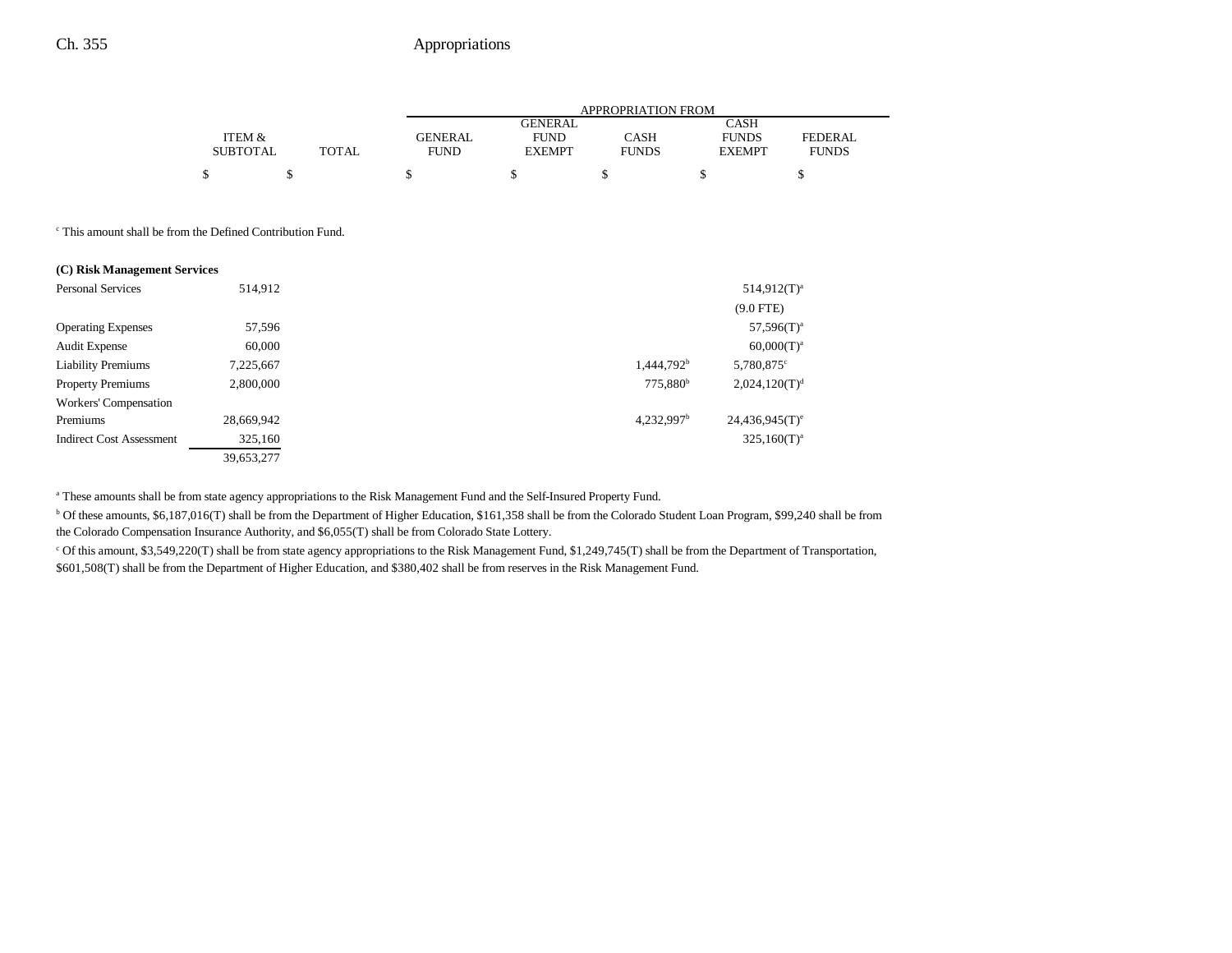<sup>d</sup> Of this amount, \$1,251,200 shall be from state agency appropriations to the Self-Insured Property Fund, \$639,455 shall be from the Department of Higher Education, and \$133,465 shall be from the Department of Transportation.

e Of this amount, \$17,285,586 shall be from state agency appropriations for workers' compensation premiums, \$4,667,897 shall be from the Department of Transportation, and \$2,483,462 shall be from the Department of Higher Education.

44,631,467

| (3) PERSONNEL<br><b>BOARD</b> |             |         |         |                 |              |
|-------------------------------|-------------|---------|---------|-----------------|--------------|
| <b>Personal Services</b>      | 345,675     |         |         |                 |              |
|                               | $(5.0$ FTE) |         |         |                 |              |
| <b>Operating Expenses</b>     | 27,030      |         |         |                 |              |
|                               |             | 372,705 | 370,705 | $1,200^{\rm a}$ | $800(T)^{b}$ |

a This amount shall be from receipts collected for copies of information and case documentation.

<sup>b</sup> This amount shall be from receipts from state agencies for copies of information and case documentation.

| (4) CENTRAL     |  |
|-----------------|--|
| <b>SERVICES</b> |  |

#### **(A) Administration**

| <b>Personal Services</b>        | 585,600      |
|---------------------------------|--------------|
|                                 | $(10.0$ FTE) |
| <b>Operating Expenses</b>       | 108.987      |
| <b>Indirect Cost Assessment</b> | 1,356,553    |
|                                 | 2,051,140    |

 $16,500^a$  2,034,640(T)<sup>b</sup>

a This amount shall be from user fees from non-state agencies.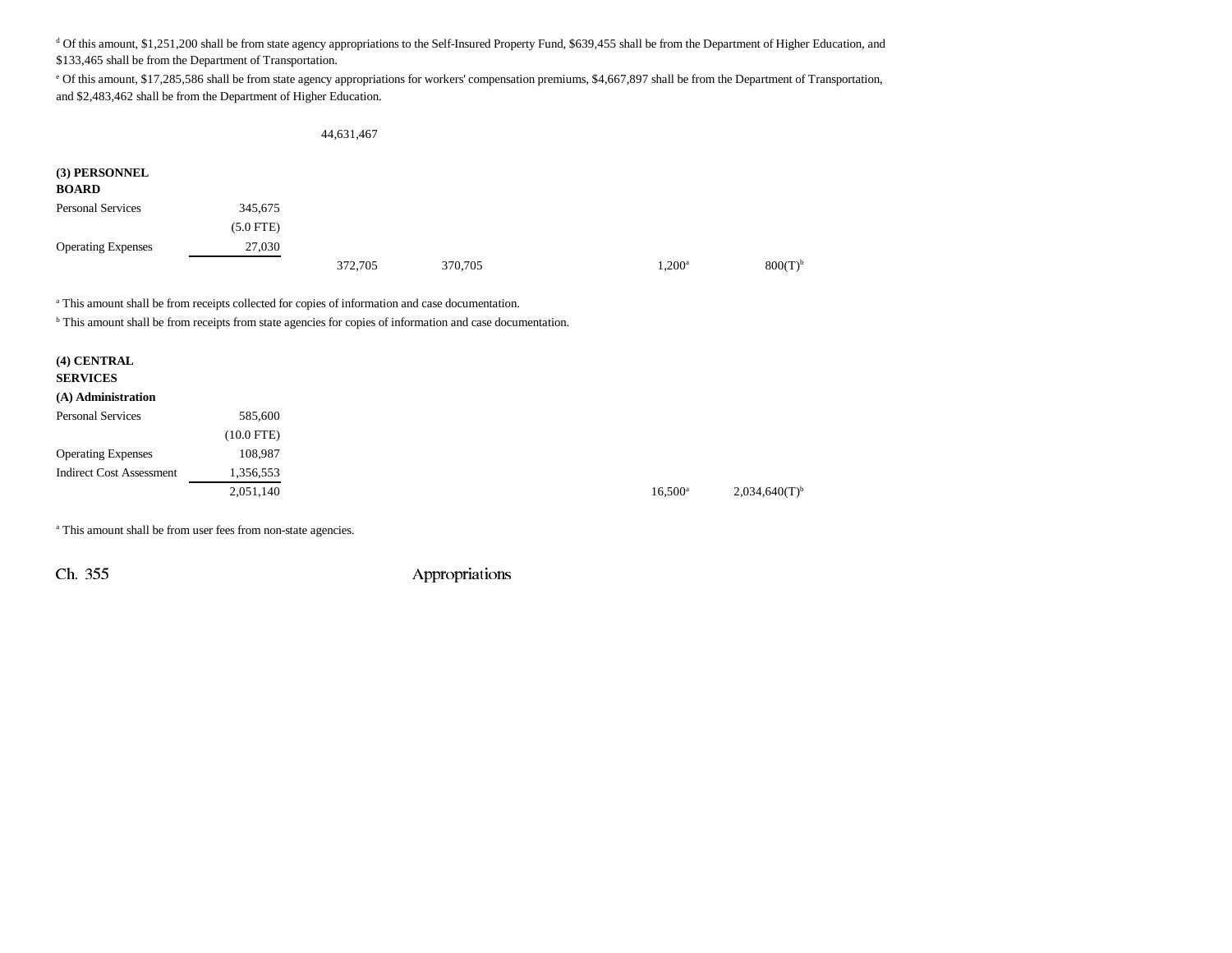|                 |              |                | APPROPRIATION FROM |              |               |              |  |
|-----------------|--------------|----------------|--------------------|--------------|---------------|--------------|--|
|                 |              |                | GENERAL            |              | CASH          |              |  |
| ITEM &          |              | <b>GENERAL</b> | <b>FUND</b>        | CASH         | <b>FUNDS</b>  | FEDERAL      |  |
| <b>SUBTOTAL</b> | <b>TOTAL</b> | <b>FUND</b>    | <b>EXEMPT</b>      | <b>FUNDS</b> | <b>EXEMPT</b> | <b>FUNDS</b> |  |
|                 |              |                |                    |              |               |              |  |

<sup>b</sup> This amount shall be from various sections of Central Services.

#### **(B) Integrated Document Factory**

| (1) Reprographics Services |              |
|----------------------------|--------------|
| <b>Personal Services</b>   | 1,108,242    |
|                            | $(30.1$ FTE) |
| <b>Operating Expenses</b>  | 2,150,871    |
|                            | 2,164,518    |
|                            | 3,259,113    |
|                            | 3,272,760    |

<sup>a</sup> This amount shall be from user fees from non-state agencies.

<sup>b</sup> This amount shall be from user fees from state agencies.

(2) Imaging and Microfilm Services

| <b>Personal Services</b> | <del>532,531</del> |
|--------------------------|--------------------|
|                          | 741.182            |
|                          | $(11.0$ FTE)       |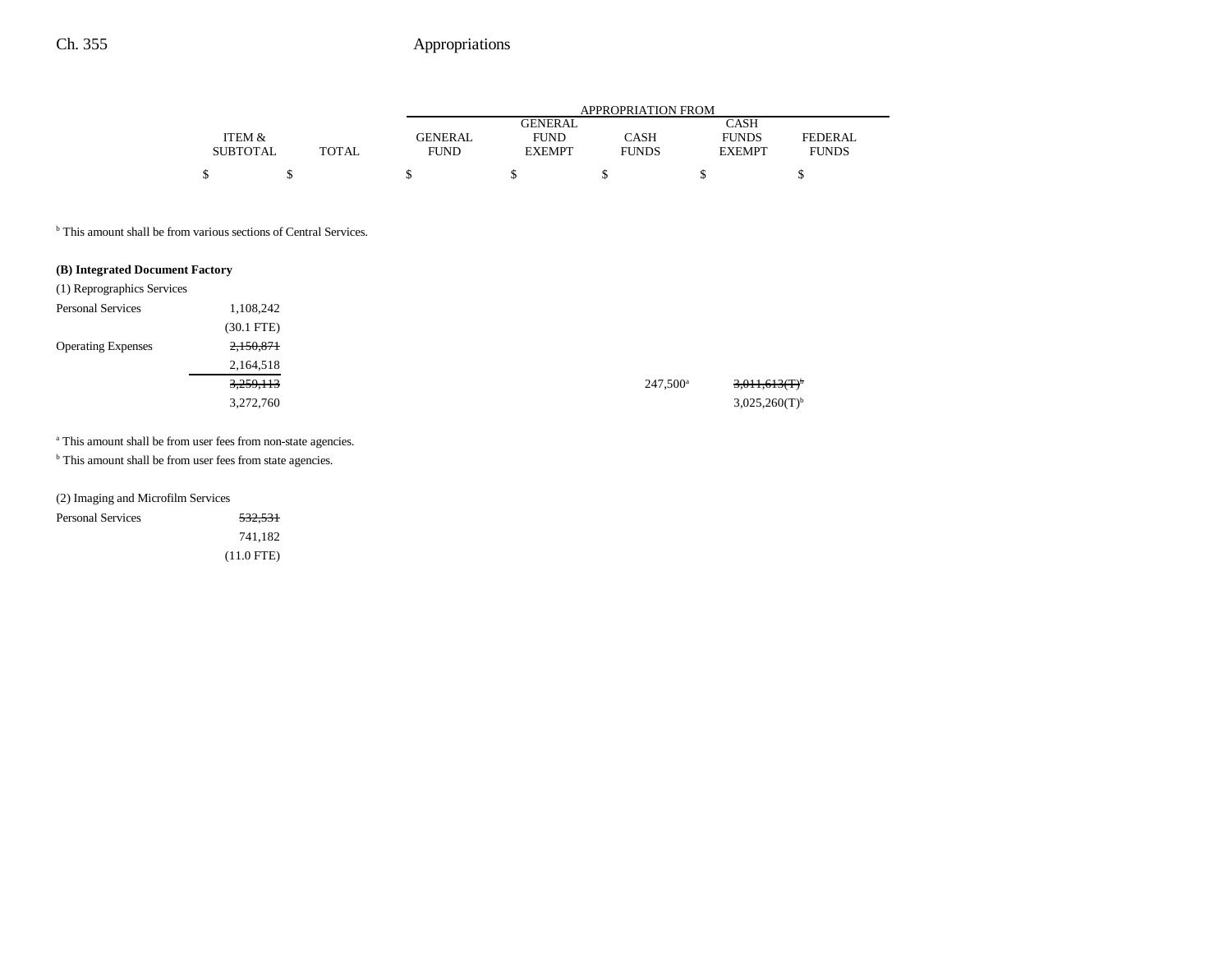| <b>Operating Expenses</b> | 166,855<br>203,405                                                                                                                                 |                  |                           |
|---------------------------|----------------------------------------------------------------------------------------------------------------------------------------------------|------------------|---------------------------|
|                           |                                                                                                                                                    |                  |                           |
|                           | 699,386                                                                                                                                            | $37,000^{\rm a}$ | 662,386(T)                |
|                           | 944,587                                                                                                                                            |                  | $907,587(T)$ <sup>b</sup> |
|                           | <sup>a</sup> This amount shall be from user fees from non-state agencies.<br><sup>b</sup> This amount shall be from user fees from state agencies. |                  |                           |
| (3) Mail Services         |                                                                                                                                                    |                  |                           |
|                           |                                                                                                                                                    |                  |                           |

| Personal Services         | 966,828              |             |                             |
|---------------------------|----------------------|-------------|-----------------------------|
|                           | (32.7 FTE)           |             |                             |
| <b>Operating Expenses</b> | 4,706,968            |             |                             |
|                           | 4,793,914            |             |                             |
|                           | <del>5,673,796</del> | $410,000^a$ | 5,263,796(T)                |
|                           | 5,760,742            |             | $5,350,742(T)$ <sup>b</sup> |
|                           |                      |             |                             |

a This amount shall be from user fees from non-state agencies.

**b** This amount shall be from user fees from state agencies.

## **(C) Fleet Management Program and Motor Pool Services184, 185**

| <b>Personal Services</b>  | 710,364      |                |
|---------------------------|--------------|----------------|
|                           | $(17.0$ FTE) |                |
| <b>Operating Expenses</b> | 9,362,740    |                |
|                           | 11,867,305   |                |
| Vehicle Replacement       |              |                |
| Lease, Purchase or        |              |                |
| Lease/Purchase            | 16.529.379   |                |
|                           |              |                |
| Ch. 355                   |              | Appropriations |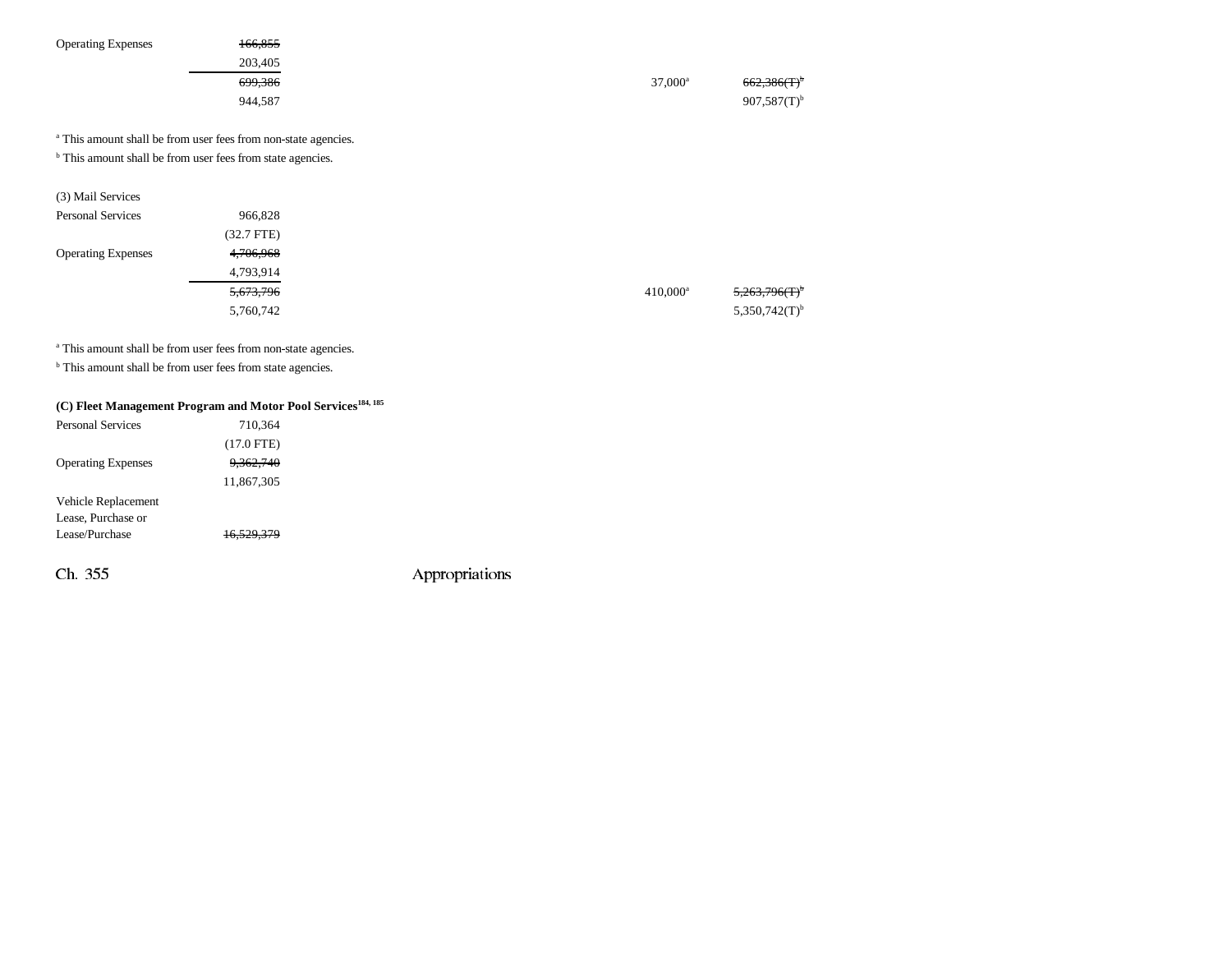|                       |                           |              |                               | <b>APPROPRIATION FROM</b>                      |                             |                                              |                         |  |
|-----------------------|---------------------------|--------------|-------------------------------|------------------------------------------------|-----------------------------|----------------------------------------------|-------------------------|--|
|                       | ITEM &<br><b>SUBTOTAL</b> | <b>TOTAL</b> | <b>GENERAL</b><br><b>FUND</b> | <b>GENERAL</b><br><b>FUND</b><br><b>EXEMPT</b> | <b>CASH</b><br><b>FUNDS</b> | <b>CASH</b><br><b>FUNDS</b><br><b>EXEMPT</b> | FEDERAL<br><b>FUNDS</b> |  |
|                       | \$                        | \$           | \$                            | \$                                             | \$                          | \$                                           | \$                      |  |
|                       |                           |              |                               |                                                |                             |                                              |                         |  |
|                       |                           |              |                               |                                                |                             |                                              |                         |  |
|                       | 15,226,369                |              |                               |                                                |                             |                                              |                         |  |
| Treasury Loan Payback | 300,000                   |              |                               |                                                |                             |                                              |                         |  |
|                       | 26,902,483                |              |                               |                                                | 1,263,244 <sup>a</sup>      | $25,639,239(T)^{b}$                          |                         |  |
|                       | 28,104,038                |              |                               |                                                |                             | $26,840,794(T)$ <sup>b</sup>                 |                         |  |

<sup>a</sup> Of this amount, \$932,712 shall be from user fees from other non-state agencies, \$169,192(T) shall be from user fees from the Colorado State Lottery, and <del>161,340(T)</del> \$161,340(T) shall be from Correctional Industries.

<sup>b</sup> This amount shall be from user fees from state agencies.

### **(D) Collections Services**

| <b>Personal Services</b>   | 689,841         |
|----------------------------|-----------------|
|                            | $(18.0$ FTE $)$ |
| <b>Operating Expenses</b>  | 378,994         |
| Collection of Debts Due to |                 |
| the State                  | 12,000          |
|                            | 20,702          |
|                            | 1,080,835       |
|                            | 1,089,537       |
|                            |                 |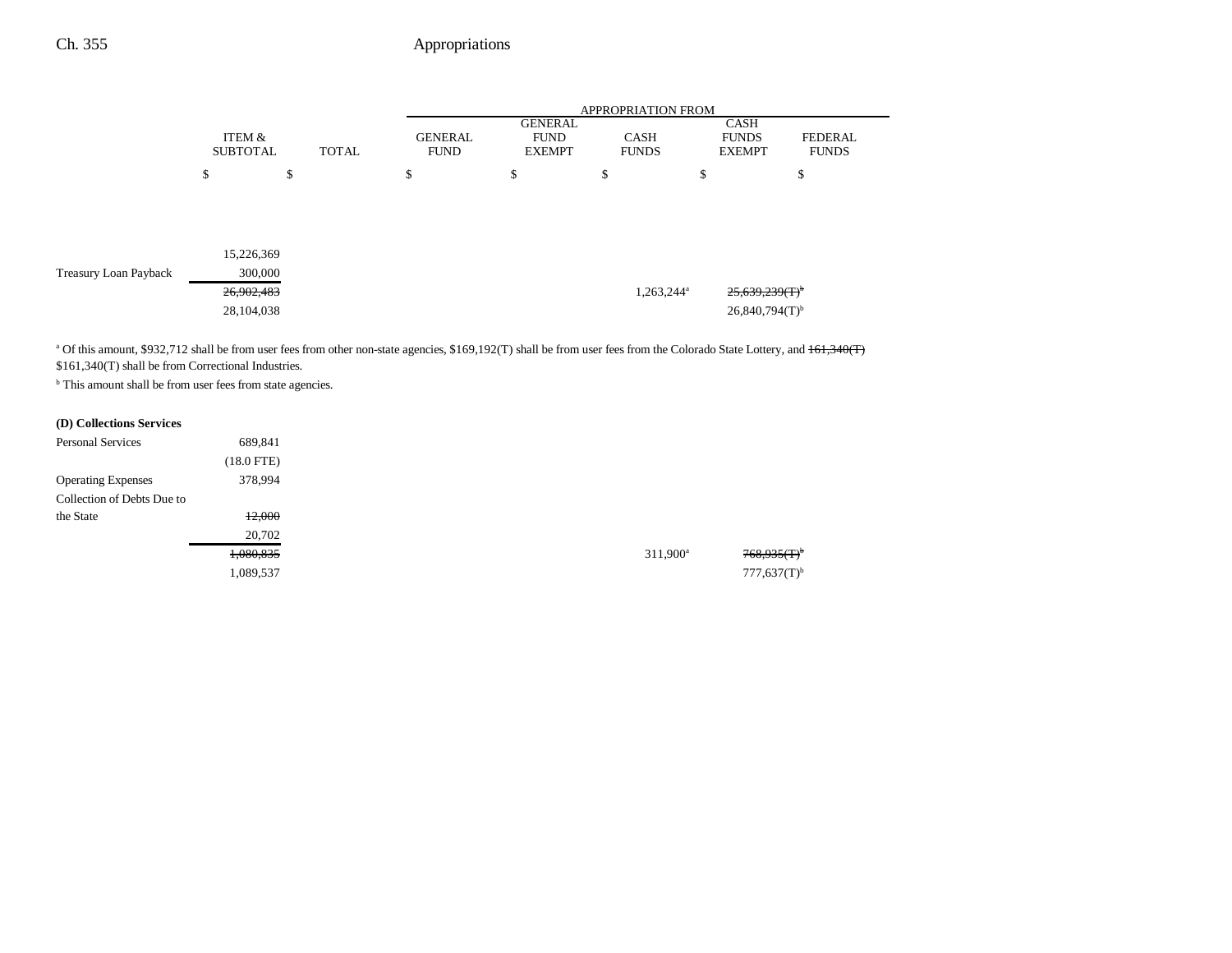a This amount shall be from collection fees assessed to individuals.

 $^{\rm b}$  This amount shall be from collection receipts previously booked as cash.

| (E) Facilities Maintenance and Planning              |           |             |                    |
|------------------------------------------------------|-----------|-------------|--------------------|
| (1) State Buildings and Real Estate Services Program |           |             |                    |
| Coordination of Capital                              |           |             |                    |
| Construction, Controlled                             |           |             |                    |
| Maintenance Requests, and                            |           |             |                    |
| <b>Building Lease Review</b>                         | 462,505   | 462,505     |                    |
|                                                      |           | $(7.0$ FTE) |                    |
|                                                      |           |             |                    |
| (2) Property Maintenance                             |           |             |                    |
| (a) Capitol Complex                                  |           |             |                    |
| Facilities                                           |           |             |                    |
| <b>Personal Services</b>                             | 2,206,746 |             | $2,206,746(T)^3$   |
|                                                      |           |             | $(53.0$ FTE)       |
| <b>Operating Expenses</b>                            | 1,300,174 |             | $1,300,174(T)^{3}$ |
| <b>Capitol Complex Repairs</b>                       | 61,400    |             | $61,400(T)^{3}$    |
| <b>CAPITOL COMPLEX</b>                               |           |             |                    |
| <b>SECURITY</b>                                      | 248,903   |             | $248,903(T)^{3}$   |
| <b>Utilities</b>                                     | 2,050,098 |             | $2,050,098(T)^{3}$ |
|                                                      | 5,618,418 |             |                    |
|                                                      | 5,867,321 |             |                    |

<sup>a</sup> This amount THESE AMOUNTS shall be from lease payments by the state agency occupants of the Capitol Complex.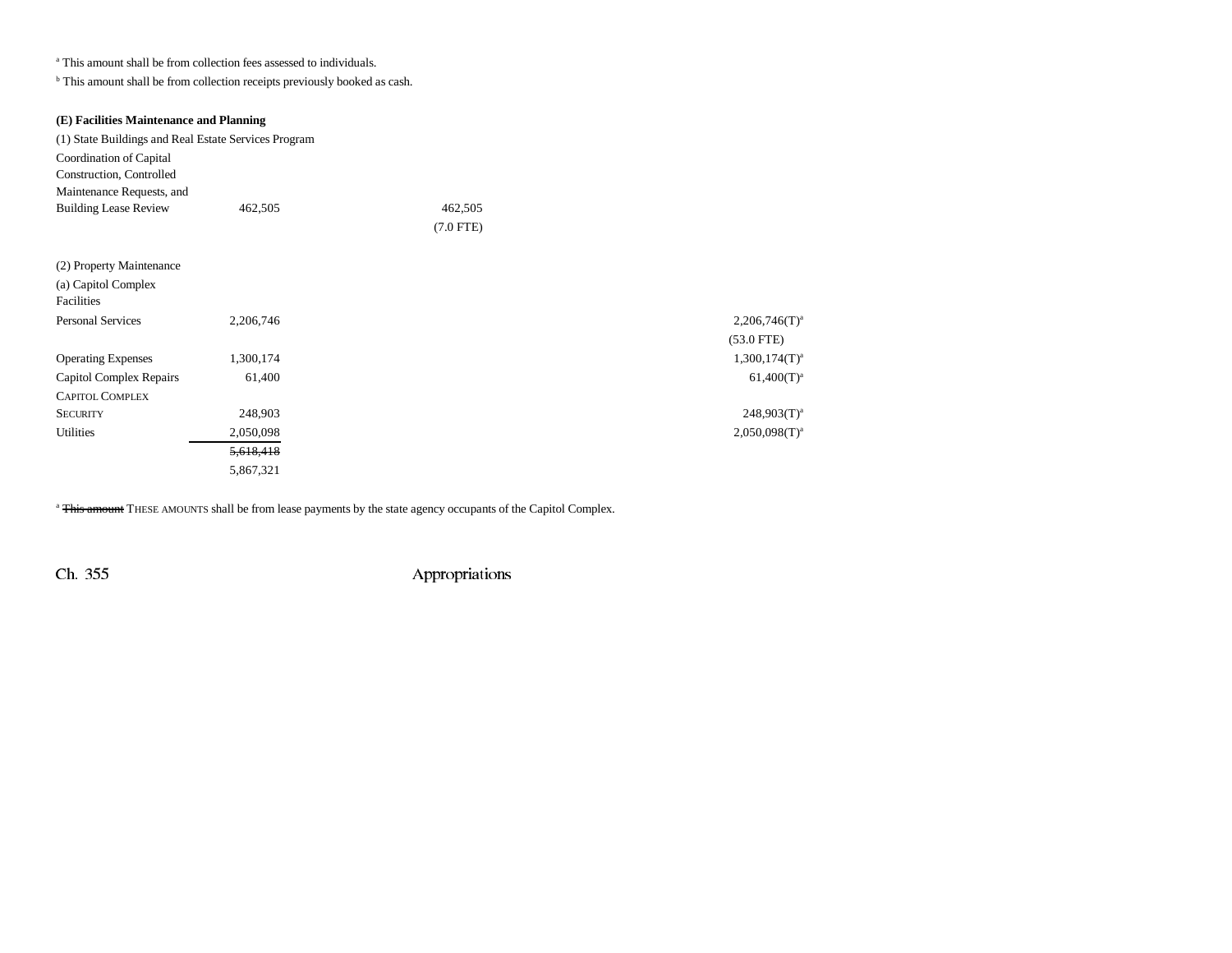|                                                                                                                                                 |                 |              | APPROPRIATION FROM |                               |                |                             |                  |
|-------------------------------------------------------------------------------------------------------------------------------------------------|-----------------|--------------|--------------------|-------------------------------|----------------|-----------------------------|------------------|
|                                                                                                                                                 | ITEM &          |              | <b>GENERAL</b>     | <b>GENERAL</b><br><b>FUND</b> | <b>CASH</b>    | <b>CASH</b><br><b>FUNDS</b> | <b>FEDERAL</b>   |
|                                                                                                                                                 | <b>SUBTOTAL</b> | <b>TOTAL</b> | <b>FUND</b>        | <b>EXEMPT</b>                 | <b>FUNDS</b>   | <b>EXEMPT</b>               | <b>FUNDS</b>     |
|                                                                                                                                                 | \$<br>\$        |              | \$                 | \$                            | \$             | \$                          | \$               |
| (b) Grand Junction State Services Building                                                                                                      |                 |              |                    |                               |                |                             |                  |
| <b>Personal Services</b>                                                                                                                        | 58,988          |              |                    |                               |                |                             |                  |
|                                                                                                                                                 | $(1.0$ FTE)     |              |                    |                               |                |                             |                  |
| <b>Operating Expenses</b>                                                                                                                       | 76,873          |              |                    |                               |                |                             |                  |
| <b>Utilities</b>                                                                                                                                | 52,078          |              |                    |                               |                |                             |                  |
|                                                                                                                                                 | 187,939         |              |                    |                               | $6,118(T)^{a}$ |                             | $181,821(T)^{b}$ |
| <sup>a</sup> This amount shall be from lease payments from the Department of Higher Education for the Colorado State University Forest Service. |                 |              |                    |                               |                |                             |                  |
| <sup>b</sup> This amount shall be from lease payments by the state agency occupants of the Grand Junction State Office Building.                |                 |              |                    |                               |                |                             |                  |
| (c) Camp George West $^{186}$                                                                                                                   |                 |              |                    |                               |                |                             |                  |
| <b>Personal Services</b>                                                                                                                        | 60,363          |              |                    |                               |                |                             |                  |
|                                                                                                                                                 | $(1.0$ FTE)     |              |                    |                               |                |                             |                  |
| <b>Operating Expenses</b>                                                                                                                       | 130,900         |              |                    |                               |                |                             |                  |
| <b>Utilities</b>                                                                                                                                | 241,000         |              |                    |                               |                |                             |                  |

 $432,263$   $37,606^{\circ}$   $394,657(T)^{\circ}$ 

<sup>a</sup> Of this amount, \$29,606(T) shall be from lease and utility payments from Correctional Industries and \$8,000 shall be from lease and utility payments from other non-state agency occupants of Camp George West.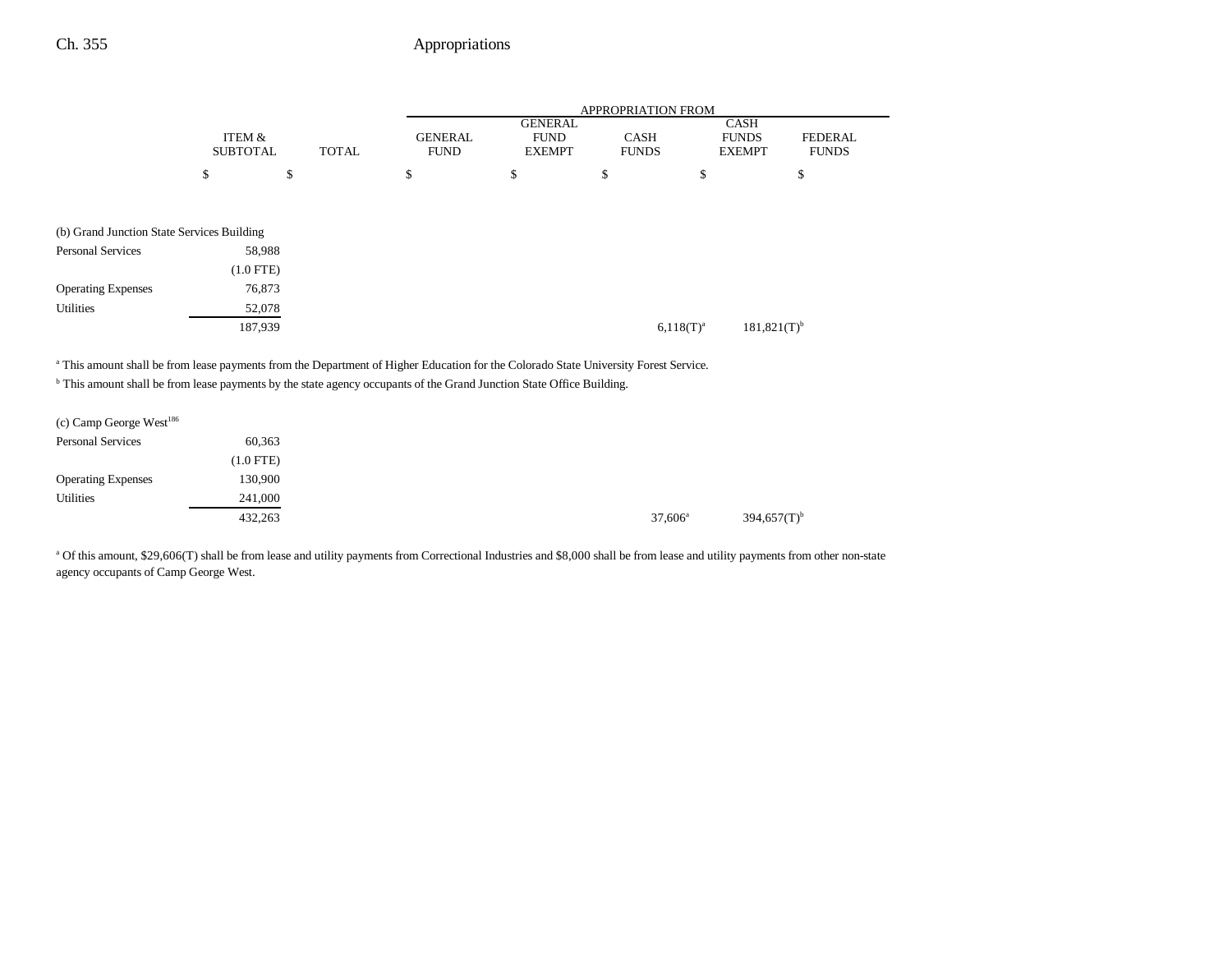b This amount shall be from lease and utility payments by the state agency occupants of Camp George West.

### 46,367,878 48,172,832

| (5) FINANCE AND PROCUREMENT <sup>187</sup> |                                                        |                      |                        |
|--------------------------------------------|--------------------------------------------------------|----------------------|------------------------|
|                                            | (A) State Controller's Office and Procurement Services |                      |                        |
| <b>Personal Services</b>                   | 2,520,100                                              |                      |                        |
|                                            | $(38.5$ FTE)                                           |                      |                        |
| <b>Operating Expenses</b>                  | 138,144                                                |                      |                        |
|                                            | 2,658,244                                              | <del>1,596,807</del> | $1,061,437(T)^4$       |
|                                            |                                                        | 1,397,807            | 1,260,437 <sup>a</sup> |

<sup>a</sup> Of this amount, \$924,778(T) shall be from statewide indirect cost recoveries from the Department of Transportation pursuant to Section 43-1-113(8)(a), C.R.S., \$199,000 SHALL BE FROM REBATES RECEIVED FROM THE PROCUREMENT CARD PROGRAM, \$124,628(T) shall be from statewide indirect cost recoveries from the Department of State, and \$12,031(T) shall be from statewide indirect cost recoveries from the Department of Labor and Employment.

| (B) Supplier Database     |         |                   |
|---------------------------|---------|-------------------|
| <b>Personal Services</b>  | 123,462 | $123,462^{\rm a}$ |
|                           |         | $(2.5$ FTE $)$    |
| <b>Operating Expenses</b> | 126,000 | $126.000^a$       |
|                           | 249.462 |                   |

<sup>a</sup> These amounts shall be from the Supplier Database Cash Fund pursuant to Section 24-102-202.5, C.R.S.

2,907,706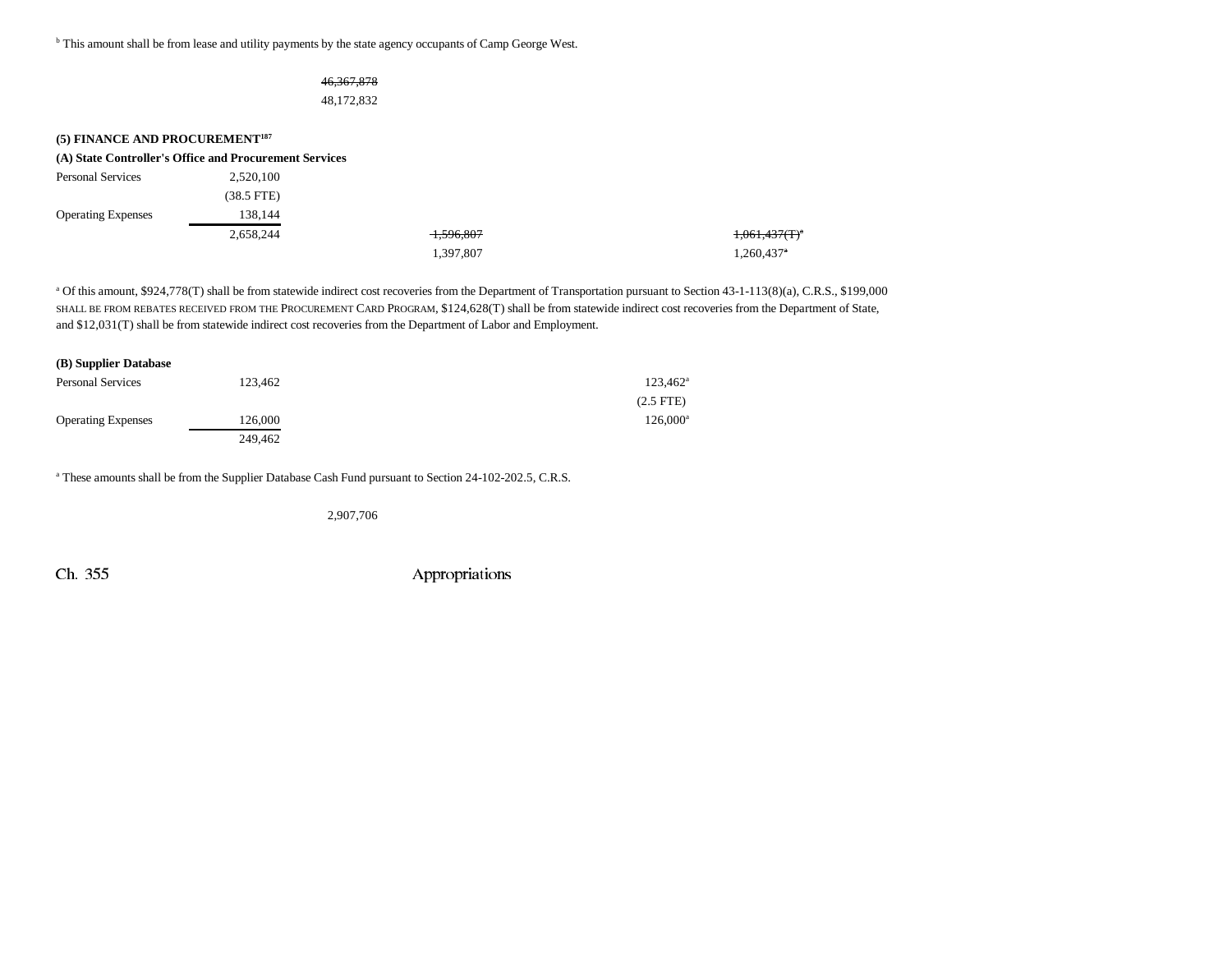|                                                                       |                                      |              | APPROPRIATION FROM            |                                                |                      |                                       |                                |  |  |
|-----------------------------------------------------------------------|--------------------------------------|--------------|-------------------------------|------------------------------------------------|----------------------|---------------------------------------|--------------------------------|--|--|
|                                                                       | <b>ITEM &amp;</b><br><b>SUBTOTAL</b> | <b>TOTAL</b> | <b>GENERAL</b><br><b>FUND</b> | <b>GENERAL</b><br><b>FUND</b><br><b>EXEMPT</b> | CASH<br><b>FUNDS</b> | CASH<br><b>FUNDS</b><br><b>EXEMPT</b> | <b>FEDERAL</b><br><b>FUNDS</b> |  |  |
|                                                                       | \$                                   | \$           | \$                            | \$                                             | \$                   | \$                                    | \$                             |  |  |
|                                                                       |                                      |              |                               |                                                |                      |                                       |                                |  |  |
| (6) COLORADO INFORMATION TECHNOLOGY SERVICES                          |                                      |              |                               |                                                |                      |                                       |                                |  |  |
| (A) Business Services                                                 |                                      |              |                               |                                                |                      |                                       |                                |  |  |
| <b>Personal Services</b>                                              | 487,412                              |              |                               |                                                |                      |                                       |                                |  |  |
|                                                                       | $(8.0$ FTE)                          |              |                               |                                                |                      |                                       |                                |  |  |
| <b>Operating Expenses</b>                                             | 13,915                               |              |                               |                                                |                      |                                       |                                |  |  |
|                                                                       | 501,327                              |              | 333,897                       |                                                |                      | $167,430(T)^a$                        |                                |  |  |
| <sup>a</sup> This amount shall be from user fees from state agencies. |                                      |              |                               |                                                |                      |                                       |                                |  |  |
| (B) Communications Services                                           |                                      |              |                               |                                                |                      |                                       |                                |  |  |
| <b>Personal Services</b>                                              | 2,787,892                            |              | 2,718,758                     |                                                |                      | $69,134(T)^a$                         |                                |  |  |
|                                                                       |                                      |              | $(44.0$ FTE)                  |                                                |                      | $(1.0$ FTE)                           |                                |  |  |
| <b>Operating Expenses</b>                                             | 161,067                              |              | 161,067                       |                                                |                      |                                       |                                |  |  |
| <b>Utilities</b>                                                      | 94,223                               |              | 94,223                        |                                                |                      |                                       |                                |  |  |
| <b>Local Systems</b>                                                  |                                      |              |                               |                                                |                      |                                       |                                |  |  |
| Development                                                           | 89,260                               |              |                               |                                                |                      | $37,422(T)^{b}$                       | 51,838 <sup>c</sup>            |  |  |
|                                                                       | 3,132,442                            |              |                               |                                                |                      |                                       |                                |  |  |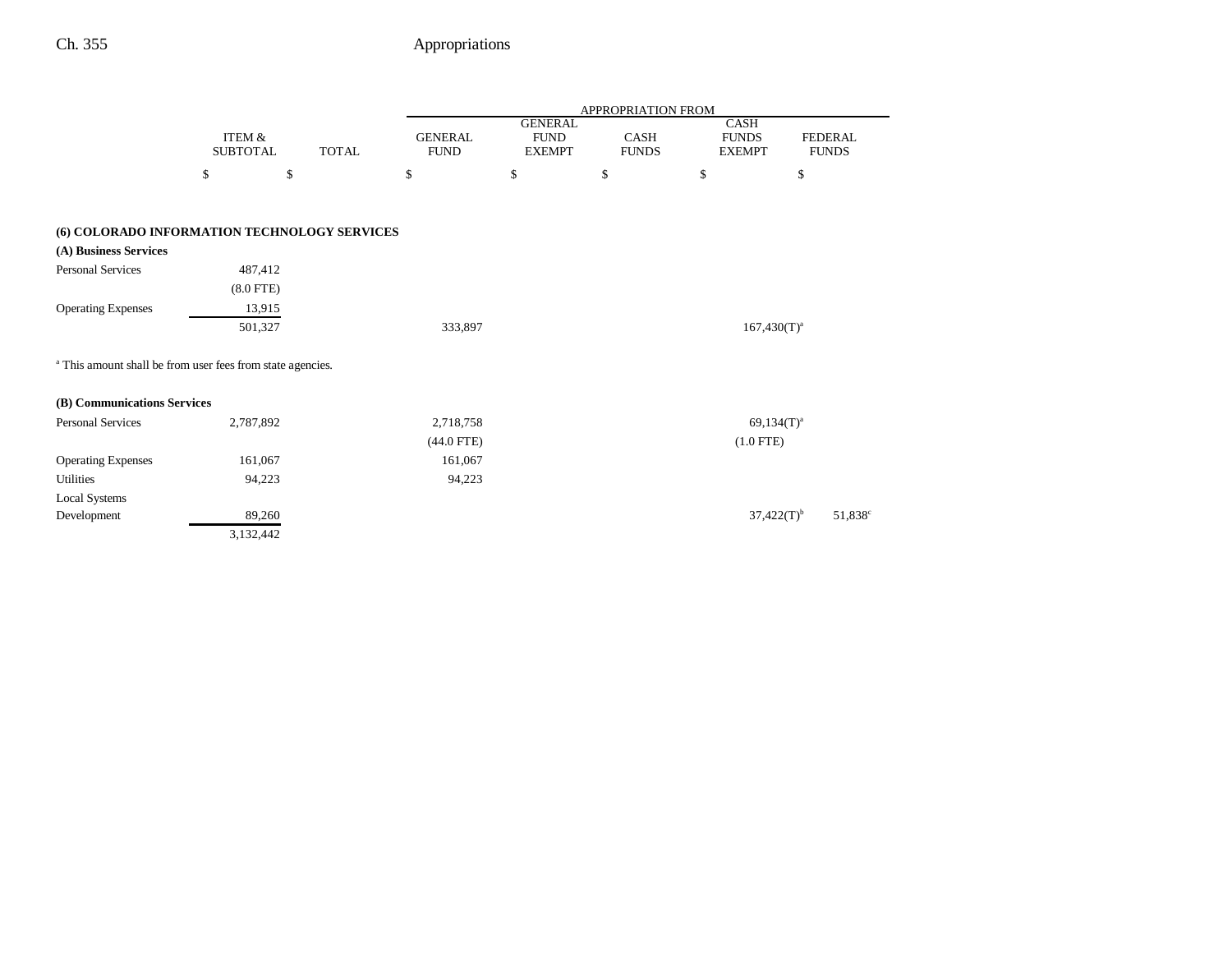a This amount shall be from the Department of Public Health and Environment from unexpended moneys in the Emergency Medical Services Account within the Highway Users Tax Fund that are not distributed to counties pursuant to Section 25-3.5-603(2), C.R.S.

<sup>b</sup> This amount shall be from user fees from state agencies.

c This amount reflects funds anticipated to be received from the National Oceanic and Atmospheric Administration and is only shown for informational purposes.

#### **(C) Network Services**

| <b>Personal Services</b>        | 1,133,965       |
|---------------------------------|-----------------|
|                                 | $(18.0$ FTE $)$ |
| <b>Operating Expenses</b>       | 15,965,778      |
| Toll-free Telephone Access      |                 |
| to Members of the General       |                 |
| Assembly                        | 25,000          |
| <b>Indirect Cost Assessment</b> | 559,915         |
|                                 | 17,684,658      |

<sup>a</sup> Of this amount, \$176,382 shall be from other user fees from non-state agencies, \$35,499(T) shall be from Correctional Industries, and \$18,119(T) shall be from the Colorado State Lottery.

b Of this amount, \$17,429,658 shall be from user fees from other state agencies and \$25,000 shall be from the Legislative Department.

#### **(D) Computer Services**

| Personal Services         | 4,573,854    |  |
|---------------------------|--------------|--|
|                           | $(97.0$ FTE) |  |
| <b>Operating Expenses</b> | 6.254.079    |  |
|                           | 6.392.579    |  |
| Utilities                 | 9.350        |  |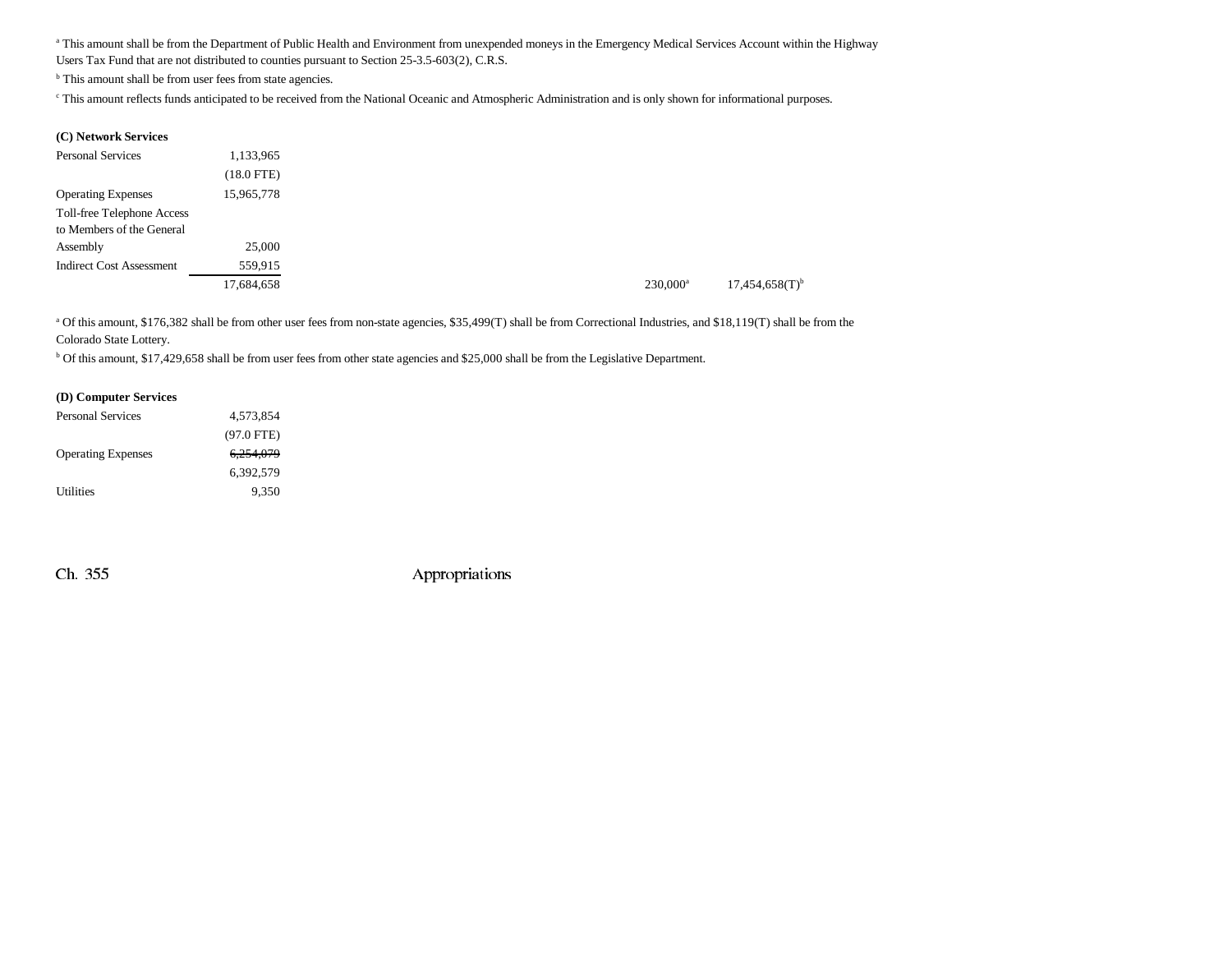|                                                |                           |    |              | <b>APPROPRIATION FROM</b>     |                                                |                             |    |                                              |                                |  |
|------------------------------------------------|---------------------------|----|--------------|-------------------------------|------------------------------------------------|-----------------------------|----|----------------------------------------------|--------------------------------|--|
|                                                | ITEM &<br><b>SUBTOTAL</b> |    | <b>TOTAL</b> | <b>GENERAL</b><br><b>FUND</b> | <b>GENERAL</b><br><b>FUND</b><br><b>EXEMPT</b> | <b>CASH</b><br><b>FUNDS</b> |    | <b>CASH</b><br><b>FUNDS</b><br><b>EXEMPT</b> | <b>FEDERAL</b><br><b>FUNDS</b> |  |
|                                                | \$                        | \$ |              | \$                            | \$                                             | \$                          | \$ |                                              | \$                             |  |
| Rental, Lease, or<br>Lease/Purchase of Central |                           |    |              |                               |                                                |                             |    |                                              |                                |  |
| Processing Unit                                | 432,543                   |    |              |                               |                                                |                             |    |                                              |                                |  |
| <b>Indirect Cost Assessment</b>                | 312,565                   |    |              |                               |                                                |                             |    |                                              |                                |  |
|                                                | 11,582,391                |    |              |                               |                                                | $65,091$ <sup>a</sup>       |    | 11,517,300(T)                                |                                |  |
|                                                | 11,720,891                |    |              |                               |                                                |                             |    | $11,655,800(T)$ <sup>b</sup>                 |                                |  |

a Of this amount, \$22,700 shall be from the Colorado Student Loan Program, \$3,352(T) shall be from the Colorado State Lottery, \$1,593(T) shall be from Correctional Industries, and \$37,446 shall be from various local governments and other sources of cash revenue.

<sup>b</sup> This amount shall be from user fees from state agencies.

#### **(E) Information and Archival Services**

| <b>Personal Services</b>  | 821.491              |         |
|---------------------------|----------------------|---------|
|                           | $(15.0 \text{ FTE})$ |         |
| <b>Operating Expenses</b> | 61,293               |         |
|                           | 882,784              | 504,363 |

89,147<sup>a</sup> 289,274(T)<sup>b</sup>

a This amount shall be from user fees from non-state agencies.

**b** These amounts shall be from user fees from state agencies.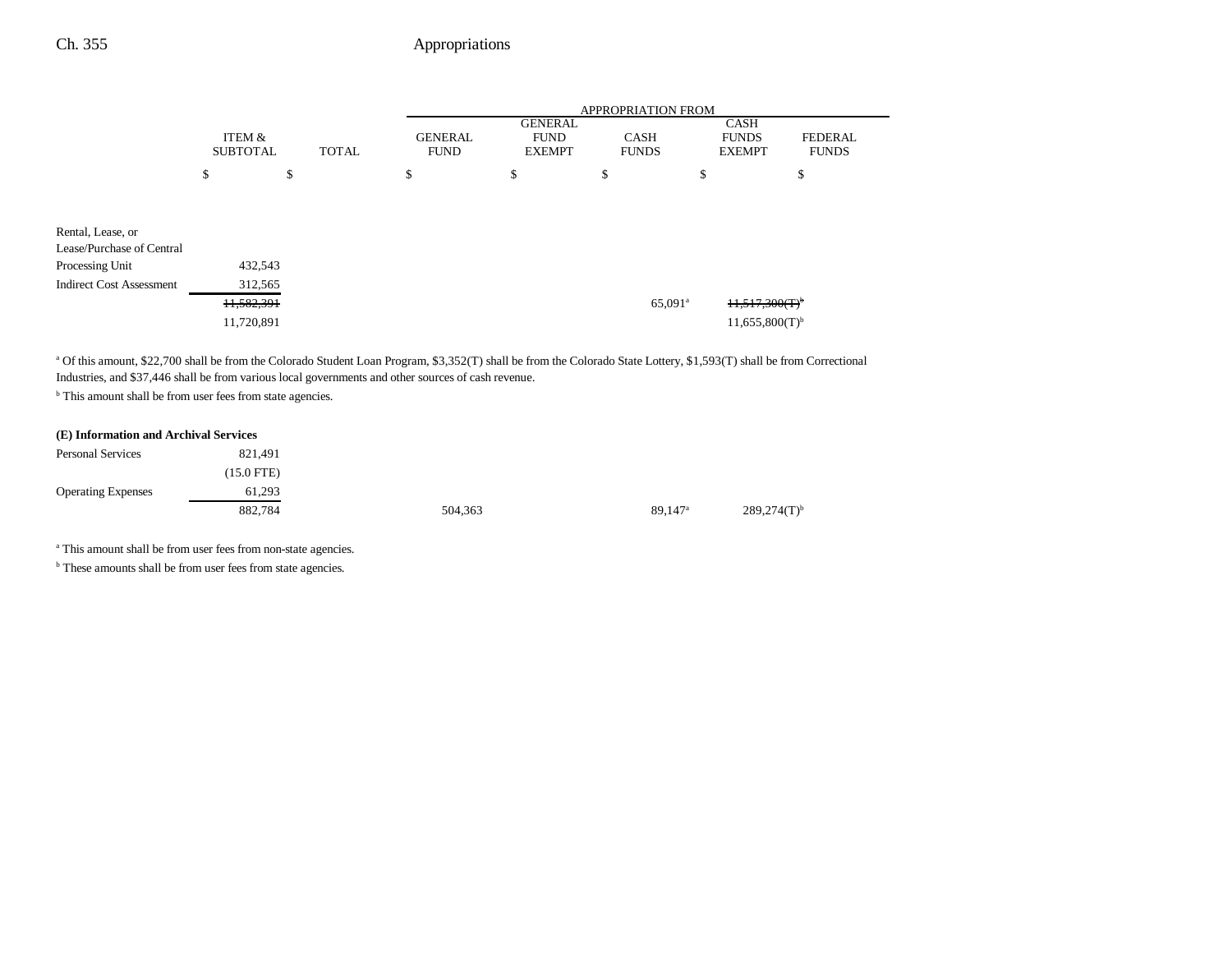| (F) Application Services            |              |           |                  |
|-------------------------------------|--------------|-----------|------------------|
| <b>Personal Services</b>            | 3,153,776    |           |                  |
|                                     | $(43.5$ FTE) |           |                  |
| <b>Operating Expenses</b>           | 1,823,583    |           |                  |
| Reinvestment Reserve <sup>188</sup> | 97.500       |           |                  |
|                                     | 5,074,859    | 4,977,359 | $97.500^{\circ}$ |

a This amount shall be from savings identified within Application Services at the end of fiscal year 1999-00.

38,858,461 38,996,961

#### **(7) ADMINISTRATIVE HEARINGS**

| <b>Personal Services</b>  | 2,573,855    |           |                    |
|---------------------------|--------------|-----------|--------------------|
|                           | $(38.5$ FTE) |           |                    |
| <b>Operating Expenses</b> | 132,197      |           |                    |
| Training <sup>189</sup>   | 21,000       |           |                    |
|                           |              | 2,727,052 | $2,727,052(T)^{3}$ |

a This amount shall be from user fees from state agencies.

#### **TOTALS PART XV**

| $(PERSONNEL)^{5,6}$ | <del>\$143,408,266</del> | \$15,327,549 | $$10,395,865$ <sup>a</sup> | <del>\$117.633.014</del> °  | \$51,838 |
|---------------------|--------------------------|--------------|----------------------------|-----------------------------|----------|
|                     | \$145,532,720            | \$15,309,549 |                            | $$119,775,468$ <sup>a</sup> |          |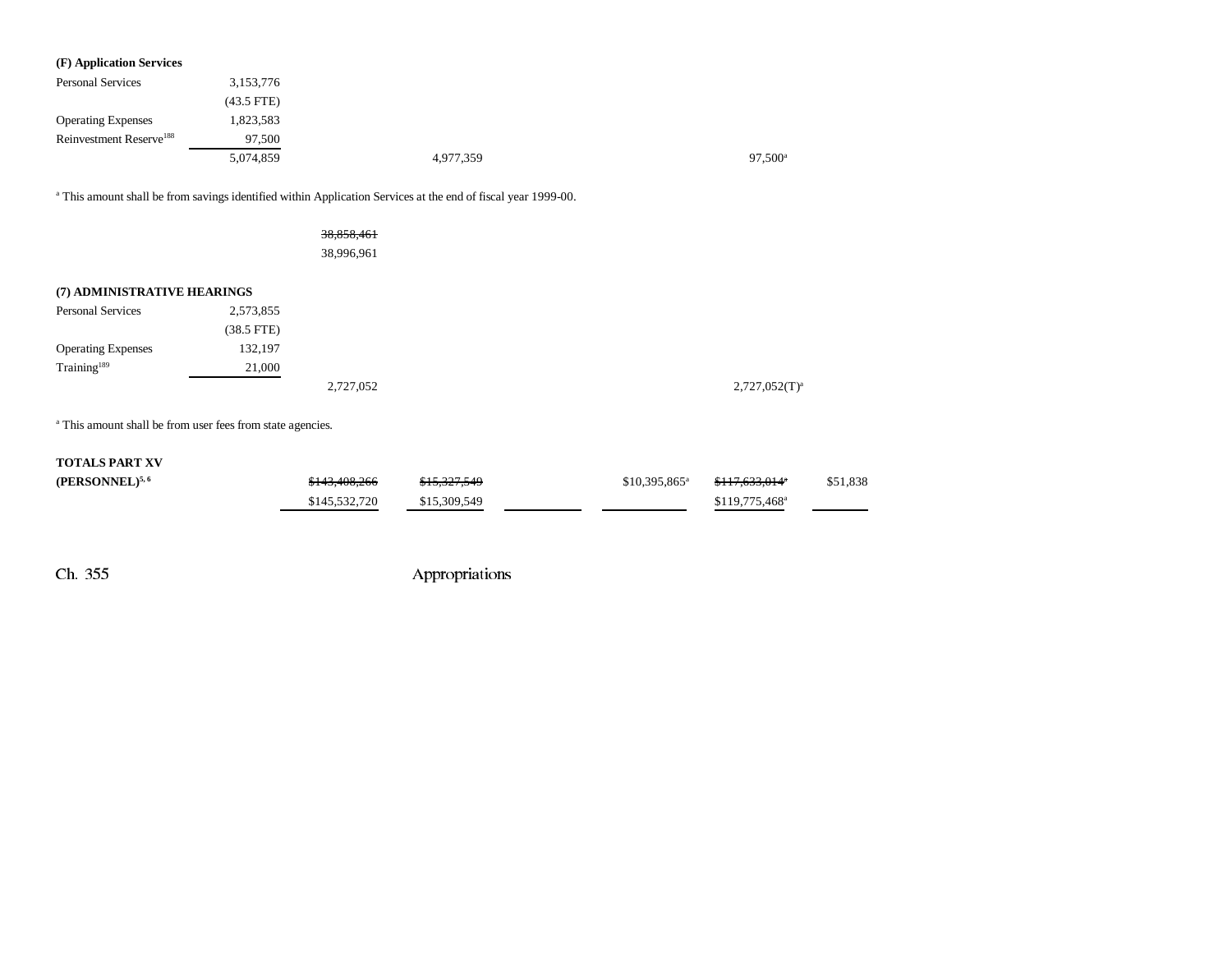|                 |              | APPROPRIATION FROM |               |              |               |                |  |
|-----------------|--------------|--------------------|---------------|--------------|---------------|----------------|--|
|                 |              |                    | GENERAL       |              | CASH          |                |  |
| ITEM &          |              | <b>GENERAL</b>     | <b>FUND</b>   | CASH         | <b>FUNDS</b>  | <b>FEDERAL</b> |  |
| <b>SUBTOTAL</b> | <b>TOTAL</b> | <b>FUND</b>        | <b>EXEMPT</b> | <b>FUNDS</b> | <b>EXEMPT</b> | <b>FUNDS</b>   |  |
|                 |              |                    |               |              |               |                |  |
|                 |              |                    |               |              |               |                |  |

<sup>a</sup> Of these amounts,  $\frac{$123,796,838}{$125,740,292}$  contains a (T) notation.

**FOOTNOTES** -- The following statements are referenced to the numbered footnotes throughout section 2.

5 (Governor lined through this provision. See L. 2000, p. 2752.)

- 6 All Departments, Totals -- The General Assembly requests that copies of all reports requested in other footnotes contained in this act be delivered to the Joint Budget Committee and the majority and minority leadership in each house of the General Assembly. Each principal department of the state shall produce its rules in an electronic format that is suitable for public access through electronic means. Such rules in such format shall be submitted to the Office of Legislative Legal Services for publishing on the Internet. It is the intent of the General Assembly that this be done within existing resources.
- 30 (Governor lined through this provision. See L. 2000, p. 2754.)
- 31 (Governor lined through this provision. See L. 2000, p. 2754.)
- 180(Governor lined through this provision. See L. 2000, p. 2759.)
- 181(Governor lined through this provision. See L. 2000, p. 2759.)
- 182 Department of Personnel, Human Resource Services -- The Department of Personnel is requested to provide a report to the Joint Budget Committee by December 1, 2000, which proposes a method to determine the total compensation of state employees compared to other public sector workers and private-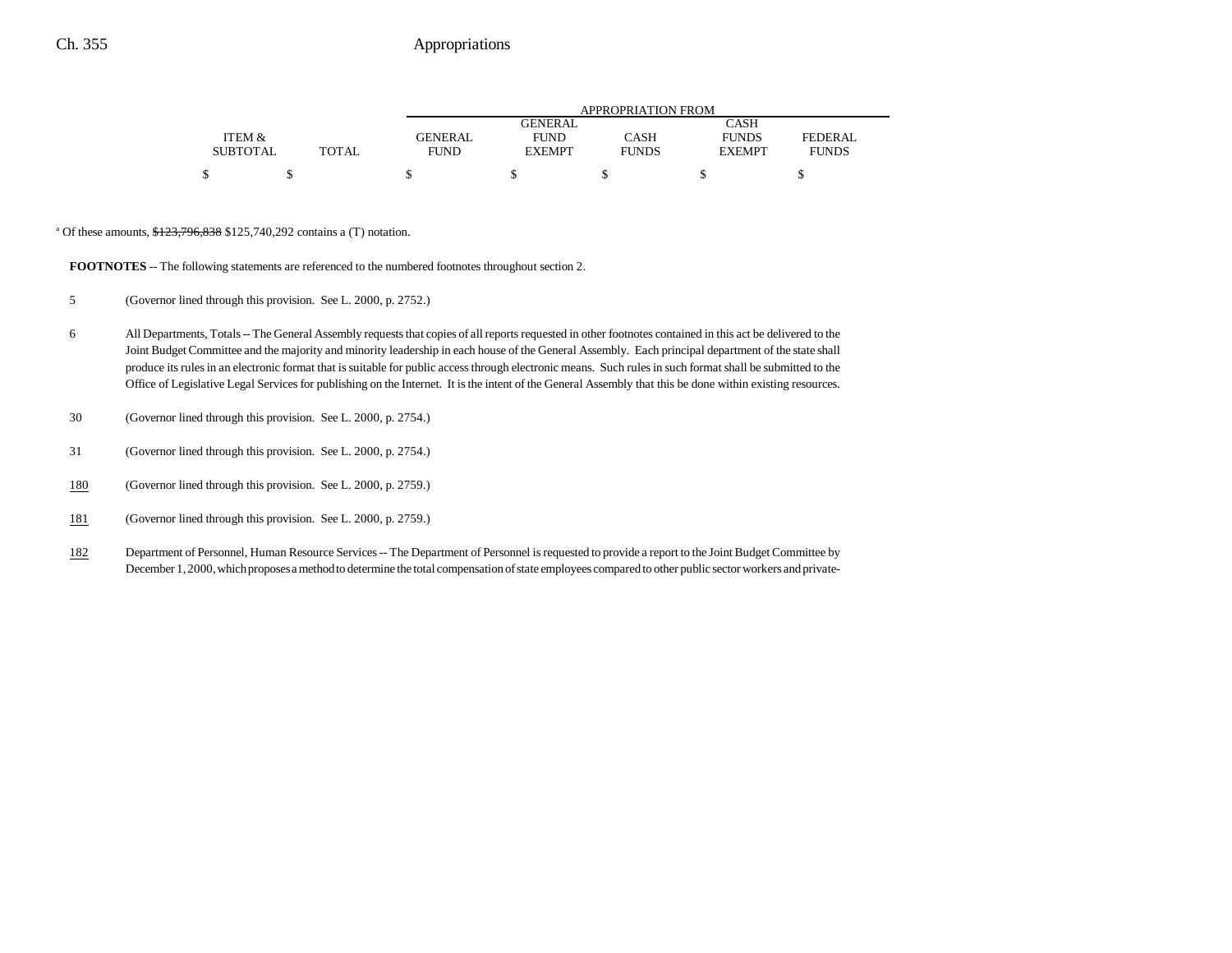sector employees in Colorado. This comparison should also include information about possible ways to calculate the benefit as opposed to the cost of the State's overall employee benefit package (including its retirement plans).

183 (Governor lined through this provision. See L. 2000, p. 2759.)

- 184 Department of Personnel, Central Services, Fleet Management Program and Motor Pool Services -- The Department is requested to provide the Joint Budget Committee with a reconciled and consolidated report by January 1, 2001, of the vehicles it intends to replace in FY 2000-01 compared to those specific vehicles approved by the General Assembly for replacement or addition.
- 185 Department of Personnel, Central Services, Fleet Management Program and Motor Pool Services -- It is the intent of the General Assembly that the Department of Personnel determine the number of vehicle replacements and additions based upon the amount appropriated for that purpose rather than determine the amount of the appropriation base upon the number of vehicle replacements and additions approved by the General Assembly.
- 186 (Governor lined through this provision. See L. 2000, p. 2759.)
- 187Department of Personnel, Finance and Procurement -- The Department is requested to submit a report to the Joint Budget Committee by September 1, 2000, that analyzes the State's procurement and purchasing efforts. This report should provide information on how much money is saved by negotiating statewide contracts and propose ways to improve the effectiveness of statewide procurement, including enabling legislation if necessary. This report is not necessary if these issues have been addressed in full by New Century Colorado.
- 188 Department of Personnel, Colorado Information Technology Services, Application Services, Reinvestment Reserve -- It is the intent of the General Assembly that a reinvestment reserve be continued to support the objectives outlined in Application Services' project performance plan. The reinvestment reserve shall be funded from a roll-forward of sixty-five percent of the total funds available to Application Services at the close of FY 1999-00, and may be used for any purpose other than funding additional FTE. Any funds in the reinvestment reserve which were unexpended at the end of FY 1999-00 shall be allowed to roll-forward to FY 2000-01. The General Assembly requests that Application Services submit a report on planned expenditures to the Joint Budget Committee prior to the expenditure of funds from the reserve.
- 189(Governor lined through this provision. See L. 2000, p. 2759.)

**SECTION 2.** Part XV (5)(D) and the affected totals of section 2 of chapter 364, Session Laws of Colorado 1999, as amended by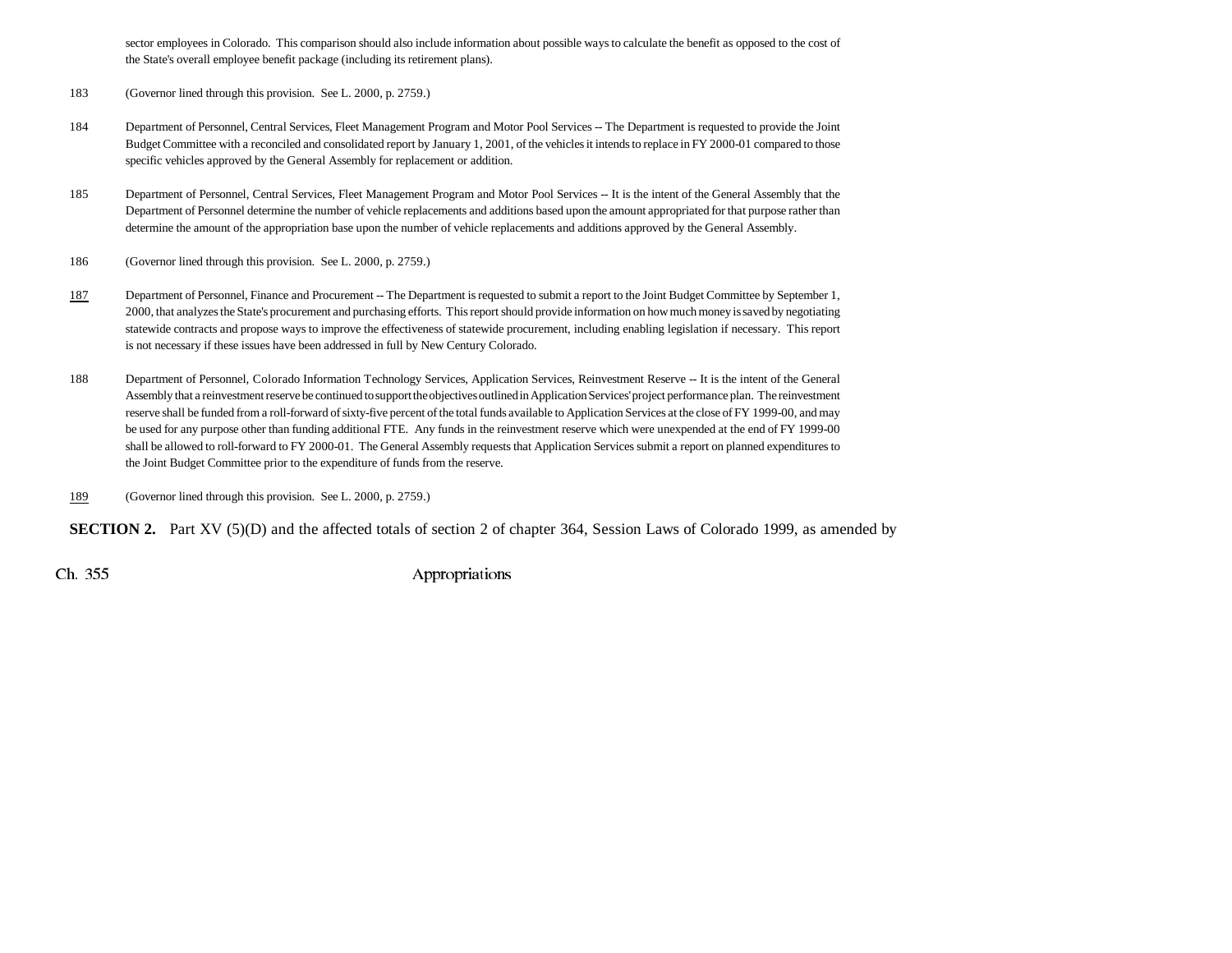|                 |              | APPROPRIATION FROM |                |              |               |                |  |
|-----------------|--------------|--------------------|----------------|--------------|---------------|----------------|--|
|                 |              |                    | <b>GENERAL</b> |              | <b>CASH</b>   |                |  |
| ITEM &          |              | <b>GENERAL</b>     | <b>FUND</b>    | <b>CASH</b>  | <b>FUNDS</b>  | <b>FEDERAL</b> |  |
| <b>SUBTOTAL</b> | <b>TOTAL</b> | <b>FUND</b>        | <b>EXEMPT</b>  | <b>FUNDS</b> | <b>EXEMPT</b> | <b>FUNDS</b>   |  |
| Φ               |              |                    |                |              |               |                |  |

section 1 of chapter 404, Session Laws of Colorado 2000, are amended to read:

Section 2. **Appropriation.**

### **PART XVDEPARTMENT OF PERSONNEL**

| $(5)$ CENTRAL<br><b>SERVICES</b><br>(D) Motor Pool/Garage/Fleet Management <sup>199, 200</sup> |              |                   |                             |
|------------------------------------------------------------------------------------------------|--------------|-------------------|-----------------------------|
| (1) Fleet Management                                                                           |              |                   |                             |
| Program Expense                                                                                | 9,506,599    | $441.652^{\circ}$ | $9,064,947(T)^6$            |
|                                                                                                | 9,803,305    |                   | $9,361,653(T)$ <sup>b</sup> |
|                                                                                                | $(11.2$ FTE) |                   |                             |

a This amount shall be from user fees from non-state agencies.

 $<sup>b</sup>$  This amount shall be from user fees from state agencies.</sup>

38,264,807